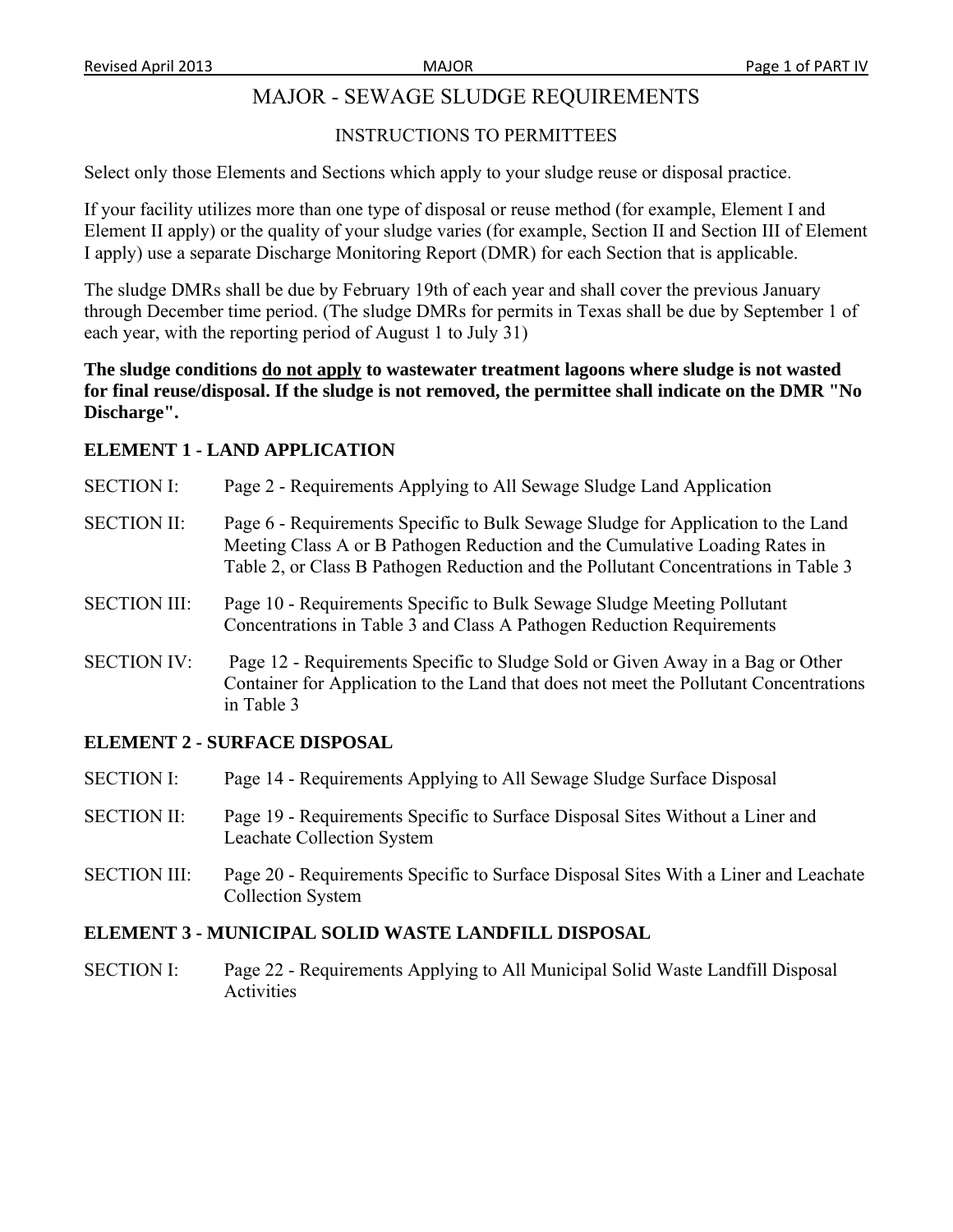### **ELEMENT 1 - LAND APPLICATION**

#### SECTION I. REQUIREMENTS APPLYING TO ALL SEWAGE SLUDGE LAND APPLICATION

#### **A. General Requirements**

- 1. The permittee shall handle and dispose of sewage sludge in accordance with Section 405 of the Clean Water Act and all other applicable Federal regulations to protect public health and the environment from any reasonably anticipated adverse effects due to any toxic pollutants which may be present in the sludge.
- 2. If requirements for sludge management practices or pollutant criteria become more stringent than the sludge pollutant limits or acceptable management practices in this permit, or control a pollutant not listed in this permit, this permit may be modified or revoked and reissued to conform to the requirements promulgated at Section 405(d)(2) of the Clean Water Act. If new limits for Molybdenum are promulgated prior to permit expiration, then those limits shall become directly enforceable.
- 3. In all cases, if the person (permit holder) who prepares the sewage sludge supplies the sewage sludge to another person for land application use or to the owner or lease holder of the land, the permit holder shall provide necessary information to the parties who receive the sludge to assure compliance with these regulations.
- 4. The permittee shall give prior notice to EPA (Chief, Permits Branch, Water Management Division, Mail Code 6WQ-P, EPA Region 6, 1445 Ross Avenue, Dallas, Texas 75202) of any planned changes in the sewage sludge disposal practice, in accordance with 40 CFR Part 122.41(l)(1)(iii). These changes may justify the application of permit conditions that are different from or absent in the existing permit. Change in the sludge use or disposal practice may because for modification of the permit in accordance with 40 CFR Part  $122.62(a)(1)$ .

#### **B. Testing Requirements**

- 1. Sewage sludge shall be tested once during the life of the permit within one year from the effective date of the permit in accordance with the method specified at 40 CFR 268, Appendix I (Toxicity Characteristic Leaching Procedure (TCLP)) or other approved methods. Sludge shall be tested after final treatment prior to leaving the POTW site. Sewage sludge determined to be a hazardous waste in accordance with 40 CFR Part 261, shall be handled according to RCRA standards for the disposal of hazardous waste in accordance with 40 CFR Part 262. The disposal of sewage sludge determined to be a hazardous waste, in other than a certified hazardous waste disposal facility shall be prohibited. The Information Management Section, telephone no. (214) 665-6750, and the appropriate state agency shall be notified of test failure within 24 hours. A written rep ort shall be provided to this office within 7 days after failing the TCLP. The report will contain test results, certification that unauthorized disposal has not occurred and a summary of alternative disposal plans that comply with RCRA standards for the disposal of hazardous waste. The report shall be addressed to: Director, Multimedia Planning and Permitting Division, EPA Region 6, Mail Code 6PD, 144 5 Ross Avenue, Dallas, Texas 75202. A copy of this report shall be sent to the Chief, Water Enforcement Branch, Compliance Assurance and Enforcement Division, Mail Code 6 EN-W , at the same street address.
- 2. Sewage sludge shall not be applied to the land if the concentration of the pollutants exceeds the pollutant concentration criteria in Table 1. The frequency of testing for pollutants in Table 1 is found in Element 1, Section I.C.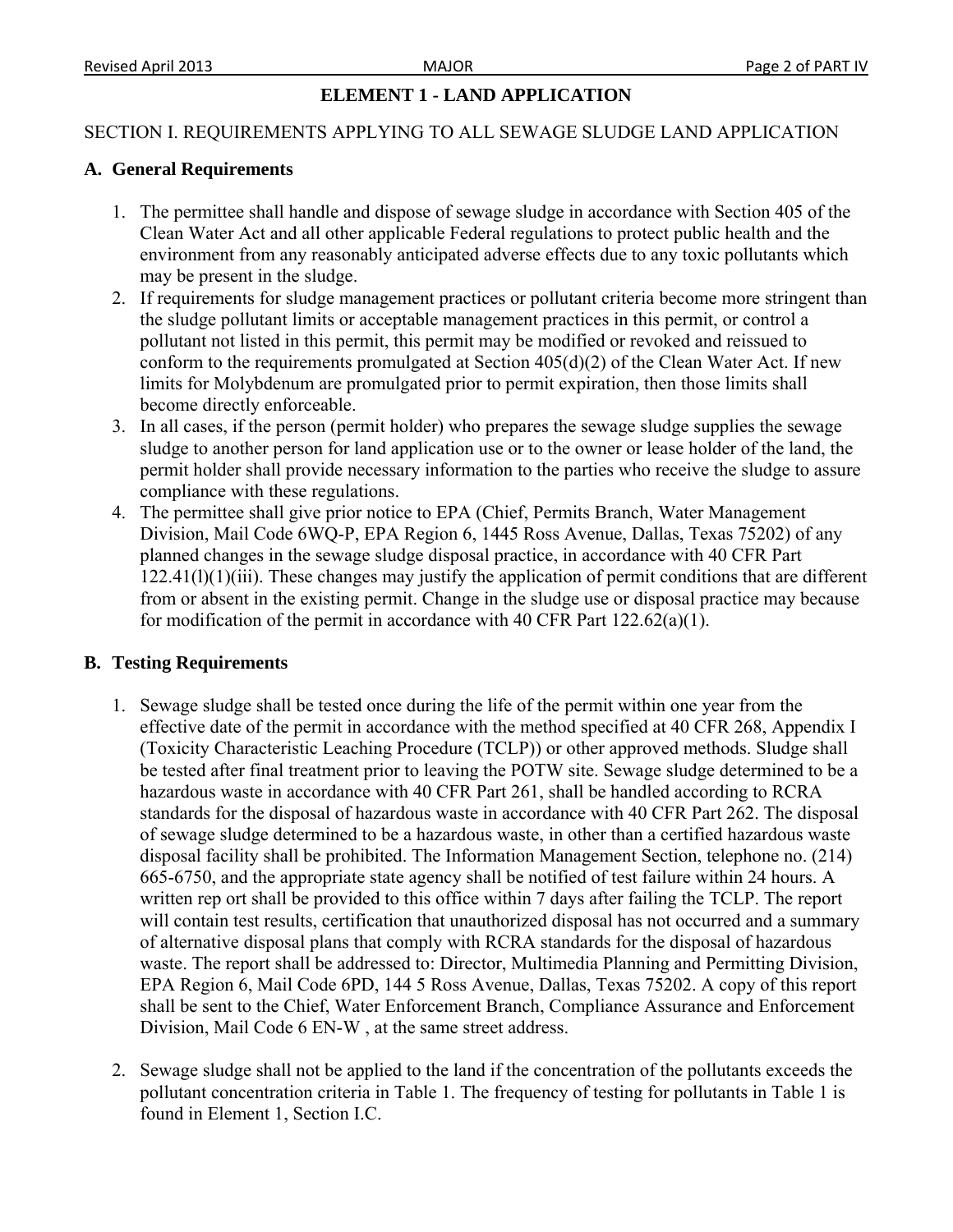### **Table 1**

| <b>Pollutant</b> | <b>Ceiling Concentration</b> |
|------------------|------------------------------|
|                  | (milligrams per kilogram)*   |
| Arsenic          | 75                           |
| Cadmium          | 85                           |
| Copper           | 4300                         |
| Lead             | 840                          |
| Mercury          | 57                           |
| Molybdenum       | 75                           |
| Nickel           | 420                          |
| <b>PCBs</b>      | 49                           |
| Selenium         | 100                          |
| Zinc             | 7500                         |

\* Dry weight basis

3. Pathogen Control

All sewage sludge that is applied to agricultural land, forest, a public contact site, or a reclamation site shall be treated by either the Class A or Class B pathogen requirements. Sewage sludge that is applied to a lawn or home garden shall be treated by the Class A pathogen requirements. Sewage sludge that is sold or given away in a bag shall be treated by Class A pathogen requirements.

a. Six alternatives are available to demonstrate compliance with Class A sewage sludge. All 6 options require either the density of fecal coliform in the sewage sludge be less than 1000 Most Probable Number (MPN) per gram of total solids (dry weight basis), or the density of Salmonella sp. bacteria in the sewage sludge be less than three MPN per four grams of total solids (dry weight basis) at the time the sewage sludge is used or disposed; at the time the sewage sludge is prepared for sale or given away in a bag or other container for application to the land. Below are the additional requirements necessary to meet the definition of a Class A sludge. Alternatives 5 and 6 are not authorized to demonstrate compliance with Class A sewage sludge in Texas permits.

Alternative 1 - The temperature of the sewage sludge that is used or disposed shall be maintained at a specific value for a period of time. See  $503.32(a)(3)(ii)$  for specific information.

Alternative 2 - The pH of the sewage sludge that is used or disposed shall be raised to above 12 and shall remain above 12 for 72 hours. The pH shall be defined as the logarithm of the reciprocal of the hydrogen ion concentration measured at 25 degrees Celsius or measured at another temperature and then converted to an equivalent value at 25 degrees Celsius.

The temperature of the sewage sludge shall be above 52 degrees Celsius for 12 hours or longer during the period that the pH of the sewage sludge is above 12.

At the end of the 72 hour period during which the pH of the sewage sludge is above 12, the sewage sludge shall be air dried to achieve a percent solids in the sewage sludge greater than 50%.

Alternative 3 - The sewage sludge shall be analyzed for enteric viruses prior to pathogen treatment. The limit for enteric viruses is one Plaque-forming Unit per four grams of total solids (dry weight basis) either before or following pathogen treatment. See  $503.32(a)(5)(ii)$ for specific information. The sewage sludge shall be analyzed for viable helminth ova prior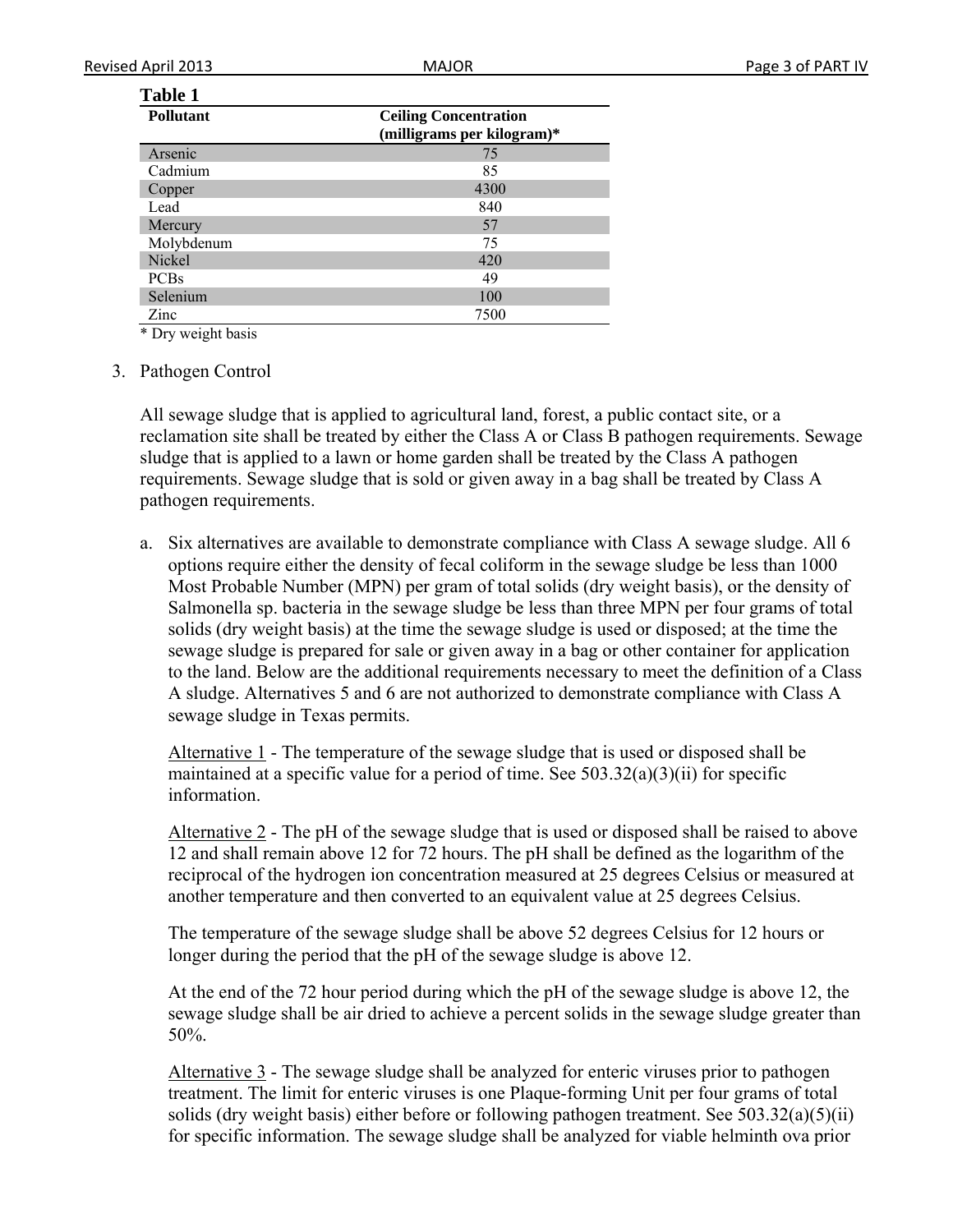to pathogen treatment. The limit for viable helminth ova is less than one per four grams of total solids (dry weight basis) either before or following pathogen treatment. See 503.32(a)(5)(iii) for specific information.

Alternative 4 - The density of enteric viruses in the sewage sludge shall be less than one Plaque- forming Unit per four grams of total solids (dry weight basis) at the time the sewage sludge is used or disposed or at the time the sludge is prepared for sale or give away in a bag or other container for application to the land.

The density of viable helminth ova in the sewage sludge shall be less than one per four grams of total solids (dry weigh t basis) at the time the sewage sludge is used or dispose d or at the time the sewage sludge is prepared for sale or give away in a bag or other container for application to the land.

Alternative 5 - Sewage sludge shall be treated by one of the Processes to Further Reduce Pathogens (PFRP) described in 503 Appendix B. PFRPs include composting, heat drying, heat treatment, and thermophilic aerobic digestion.

Alternative 6 - Sewage sludge shall be treated by a process that is equivalent to a Process to Further Reduce Pathogens, if individually approved by the Pathogen Equivalency Committee representing the EPA.

b. Three alternatives are available to demonstrate compliance with Class B sewage sludge. Alternatives 2 and 3 are not authorized to demonstrate compliance with Class B sewage sludge in Texas permits.

Alternative 1 - Seven random samples of the sewage sludge shall be collected for one monitoring episode at the time the sewage sludge is used or disposed.

The geometric mean of the density of fecal coliform in the samples collected shall be less than either 2,000,000 MPN per gram of total solids (dry weight basis) or 2,000,000 Colony Forming Units per gram of total solids (dry weight basis).

Alternative 2 - Sewage sludge shall be treated in one of the Processes to significantly Reduce Pathogens described in 503 Appendix B.

Alternative 3 - Sewage sludge shall be treated in a process that is equivalent to a PSRP, if individually approved by the Pathogen Equivalency Committee representing the EPA.

In addition, the following site restrictions must be met if Class B sludge is land applied:

- Food crops with harvested parts that touch the sewage sludge /soil mixture and are totally above the land surface shall not be harvested for 14 months after application of sewage sludge.
- Food crops with harvested parts below the surface of the land shall not be harvested for 20 months after application of sewage sludge when the sewage sludge remains on the land surface for 4 months or longer prior to incorporation into the soil.
- Food crops with harvested parts below the surface of the land shall not be harvested for 38 months after application of sewage sludge when the sewage sludge remains on the land surface for less than 4 months prior to incorporation into the soil.
- Food crops, feed crops, and fiber crops shall not be harvested for 30 days after application of sewage sludge.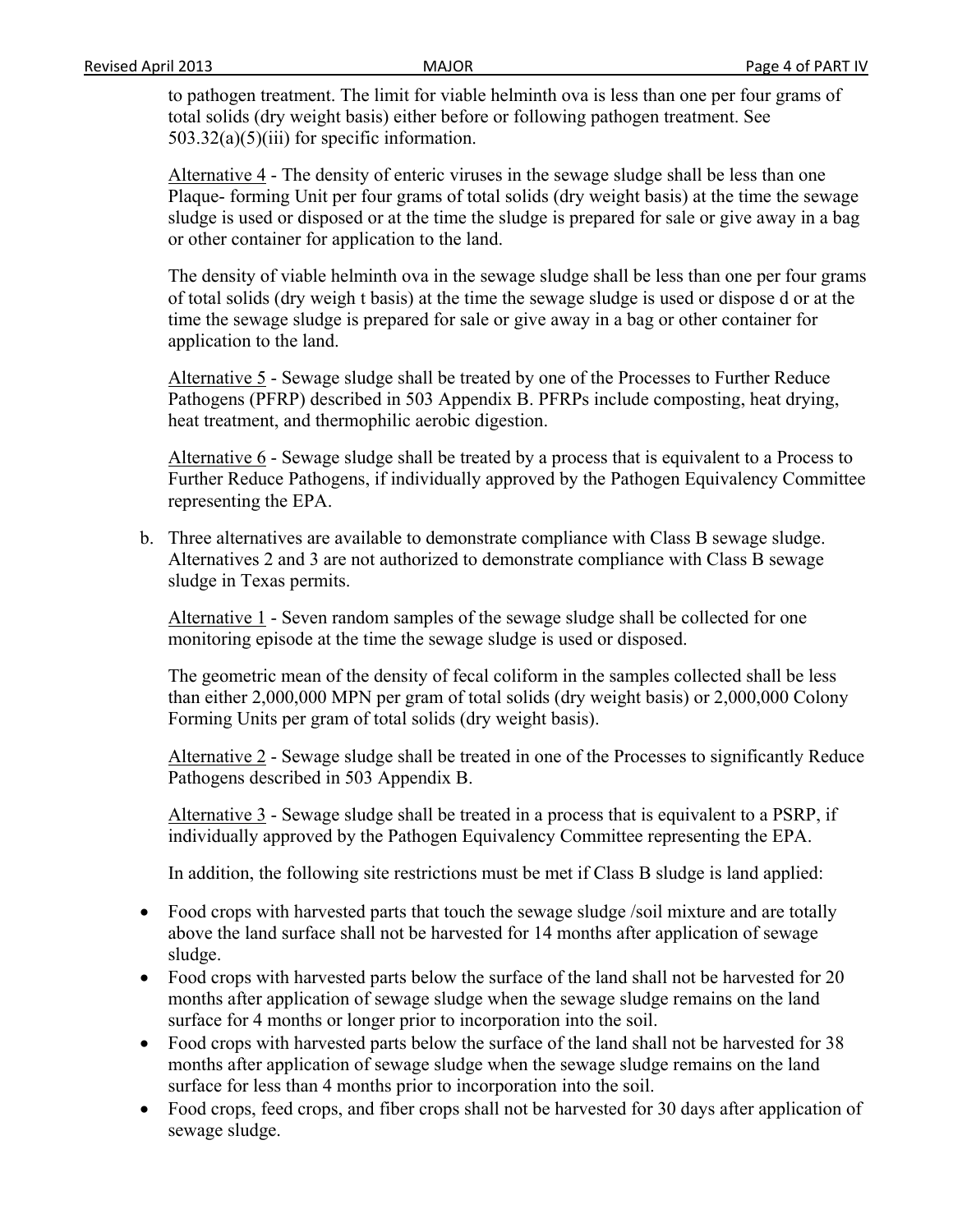- Animals shall not be allowed to graze on the land for 30 days after application of sewage sludge.
- Turf grown on land where sewage sludge is applied shall not be harvested for 1 year after application of the sewage sludge when the harvested turf is placed on either land with a high potential for public exposure or a lawn, unless otherwise specified by the permitting authority.
- Public access to land with a high potential for public exposure shall be restricted for 1 year after application of sewage sludge.
- Public access to land with a low potential for public exposure shall be restricted for 30 days after application of sewage sludge.
- 4. Vector Attraction Reduction Requirements

All bulk sewage sludge that is applied to agricultural land, forest, a public contact site, or a reclamation site shall be treated by one of the following alternatives 1 through 10 for Vector Attraction Reduction. If bulk sewage sludge is applied to a home garden, or bagged sewage sludge is applied to the land, only alternative 1 through alternative 8 shall be used.

Alternative 1 - The mass of volatile solids in the sewage sludge shall be reduced by a minimum of 38%.

Alternative 2 - If Alternative 1 cannot be met for an anaerobically digested sludge, demonstration can be made by digesting a portion of the previously digested sludge anaerobically in the laboratory in a bench-scale unit for 40 additional days at a temperature between 30 and 37 degrees Celsius. Volatile solids must be reduced by less than 17% to demonstrate compliance.

Alternative 3 - If Alternative 1 cannot be met for an aerobically digested sludge, demonstration can be made by digesting a portion of the previously digested sludge with a percent solid of 2% or less aerobically in the laboratory in a bench-scale unit for 30 additional days at 20 degrees Celsius. Volatile solids must be reduced by less than 15% to demonstrate compliance.

Alternative 4 - The specific oxygen uptake rate (SOUR) for sewage sludge treated in an aerobic process shall be equal to or less than 1.5 milligrams of oxygen per hour per gram of total solids (dry weight basis) at a temperature of 20 degrees Celsius.

Alternative 5 - Sewage sludge shall be treated in an aerobic process for 14 days or longer. During that time, the temperature of the sewage sludge shall be higher than 40 degrees Celsius and the average temperature of the sewage sludge shall be higher than 45 degrees Celsius.

Alternative 6 - The pH of sewage sludge shall be raised to 12 or higher by alkali addition and, without the addition of more alkali shall remain at 12 or higher for two hours and then at 11.5 or higher for an additional 22 hours at the time the sewage sludge is used or disposed; at the time the sewage sludge is prepared for sale or given away in a bag or other container.

Alternative 7 - The percent solids of sewage sludge that does not contain unstabilized solids generated in a primary wastewater treatment process shall be equal to or greater than 75 % based on the moisture content and total solids prior to mixing with other materials. Unstabilized solids are defined as organic materials in sewage sludge that have not been treated in either an aerobic or anaerobic treatment process.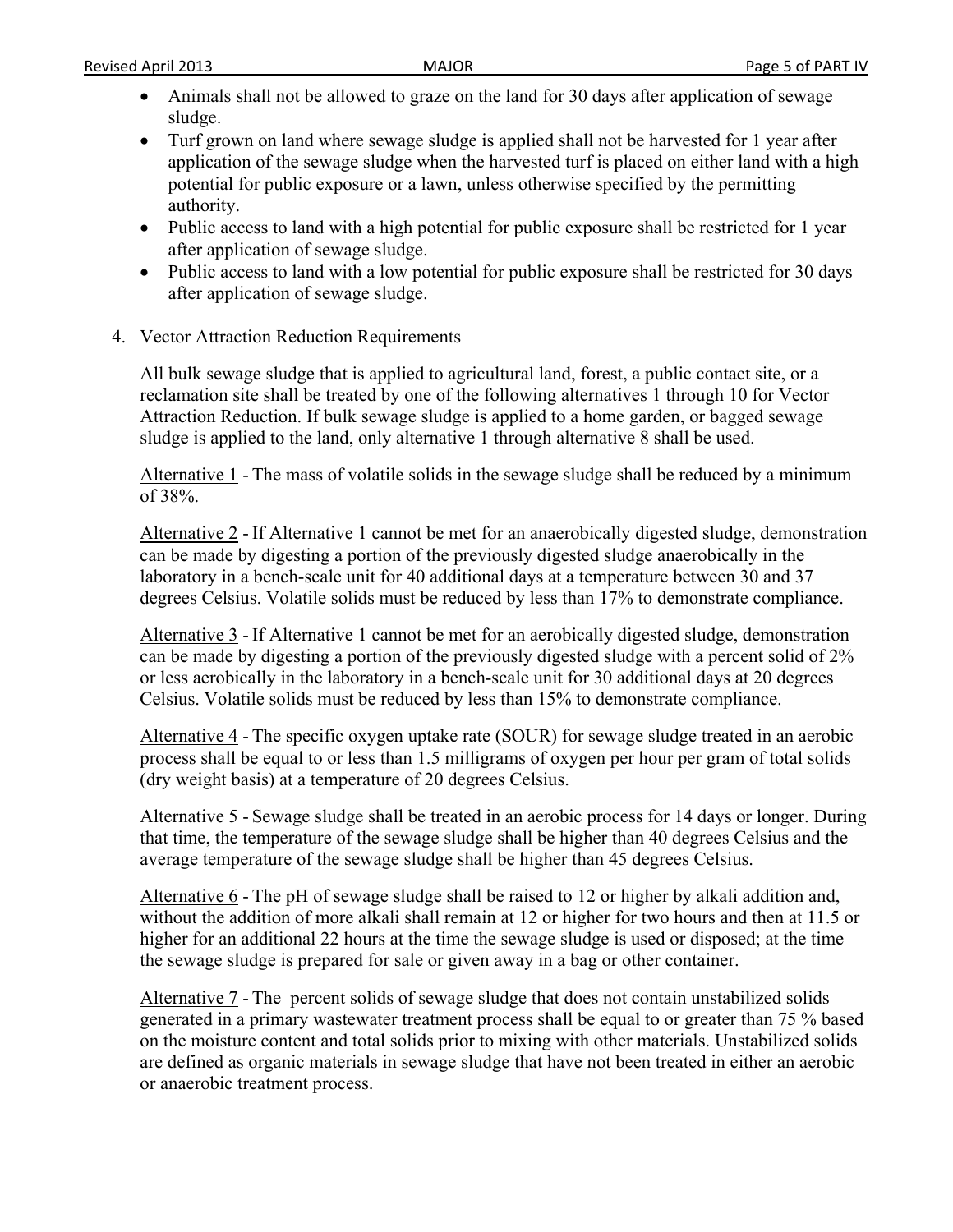Alternative 8 - The percent solids of sewage sludge that contains unstabilized solids generated in a primary wastewater treatment process shall be equal to or greater than 90% based on the moisture content and total solids prior to mixing with other materials. Unstabilized solids are defined as organic materials in sewage sludge that have not been treated in either an aerobic or anaerobic treatment process.

Alternative 9 -

- Sewage sludge shall be injected below the surface of the land.
- No significant amount of the sewage sludge shall be present on the land surface within one hour after the sewage sludge is injected.
- When sewage sludge that is injected below the surface of the land is Class A with respect to pathogens, the sewage sludge shall be injected below the land surface within eight hours after being discharged from the pathogen treatment process.

Alternative 10 -

- Sewage sludge applied to the land surface or placed on a surface disposal site shall be incorporated into the soil within six hours after application to or placement on the land.
- When sewage sludge that is incorporated into the soil is Class A with respect to pathogens, the sewage sludge shall be applied to or placed on the land within eight hours after being discharged from the pathogen treatment process.

### **C. Monitoring Requirements**

Toxicity Characteristic Leaching Procedure (TCLP) Test - Once/Permit Life, performed within one year from the effective date of the permit

PCBs - Once/Year

All other pollutants shall be monitored at the frequency shown below:

| Amount of sewage sludge (metric tons per | <b>Frequency</b> |  |
|------------------------------------------|------------------|--|
| 365 day period)*                         |                  |  |
| $0 \leq$ Sludge $\leq$ 290               | Once/Year        |  |
| $290 \leq$ Sludge $\leq 1,500$           | Once/Quarter     |  |
| $1,500 \leq$ Sludge $\leq 15,000$        | Once/Two Months  |  |
| $15,000 \leq$ Sludge                     | Once/Month       |  |

\*Either the amount of bulk sewage sludge applied to the land or the amount of sewage sludge received by a person who prepares sewage sludge that is sold or given away in a bag or other container for application to the land (dry weight basis).

Representative samples of sewage sludge shall be collected and analyzed in accordance with the methods referenced in 40 CFR 503.8(b).

SECTION II. REQUIREMENTS SPECIFIC TO BULK SEWAGE SLUDGE FOR APPLICATION TO THE LAND MEETING CLASS A or B PATHOGEN REDUCTION AND THE CUMULATIVE LOADING RATES IN TABLE 2, OR CLASS B PATHOGEN REDUCTION AND THE POLLUTANT CONCENTRATIONS IN TABLE 3

For those permittees meeting Class A or B pathogen reduction requirements and that meet the cumulative loading rates in Table 2 below, or the Class B pathogen reduction requirements and contain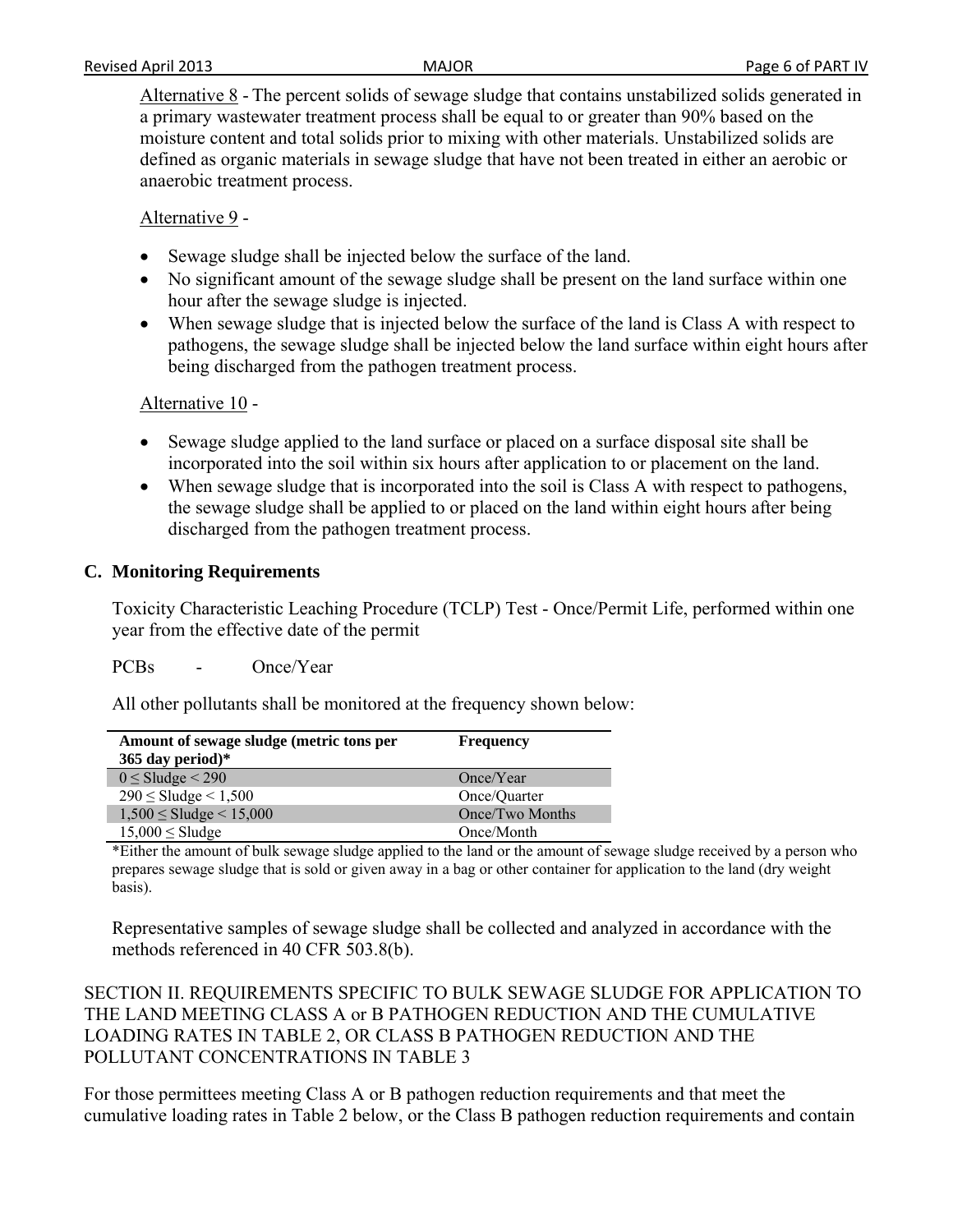concentrations of pollutants below those listed in Table 3 found in Element I, Section III, the following conditions apply:

1. Pollutant Limits

 $T_1$   $1$   $2$ 

| <b>Pollutant</b> | <b>Cumulative Pollutant Loading Rate</b><br>(kilograms per hectare) |  |
|------------------|---------------------------------------------------------------------|--|
| Arsenic          | 41                                                                  |  |
| Cadmium          | 39                                                                  |  |
| Copper           | 1500                                                                |  |
| Lead             | 300                                                                 |  |
| Mercury          | 17                                                                  |  |
| Molybdenum       | Report                                                              |  |
| Nickel           | 420                                                                 |  |
| Selenium         | 100                                                                 |  |
| Zinc             | 2800                                                                |  |

#### 2. Pathogen Control

All bulk sewage sludge that is applied to agricultural land, forest, a public contact site, a reclamation site, or lawn or home garden shall be treated by either Class A or Class B pathogen reduction requirements as defined above in Element 1, Section I.B.3.

- 3. Management Practices
	- a. Bulk sewage sludge shall not be applied to agricultural land, forest, a public contact site, or a reclamation site that is flooded, frozen, or snow-covered so that the bulk sewage sludge enters a wetland or other waters of the U.S., as defined in 40 CFR 122.2, except as provided in a permit issued pursuant to section 404 of the CWA.
	- b. Bulk sewage sludge shall not be applied within 10 meters of a water of the U.S.
	- c. Bulk sewage sludge shall be applied at or below the agronomic rate in accordance with recommendations from the following references:
		- STANDARDS 1992, Standards, Engineering Practices and Data, 39th Edition (1992) American Society of Agricultural Engineers, 2950 Niles Road, St. Joseph, MI 49085- 9659.
		- National Engineering Handbook Part 651, Agricultural Waste Management Field Handbook (1992), P.O. Box 2890, Washington, D.C. 20013.
		- Recommendations of local extension services or Soil Conservation Services.
		- Recommendations of a major University's Agronomic Department.
	- d. An information sheet shall be provided to the person who receives bulk sewage sludge sold or given away. The information sheet shall contain the following information:
		- The name and address of the person who prepared the sewage sludge that is sold or given away in a bag or other container for application to the land.
		- A statement that application of the sewage sludge to the land is prohibited except in accordance with the instructions on the label or information sheet.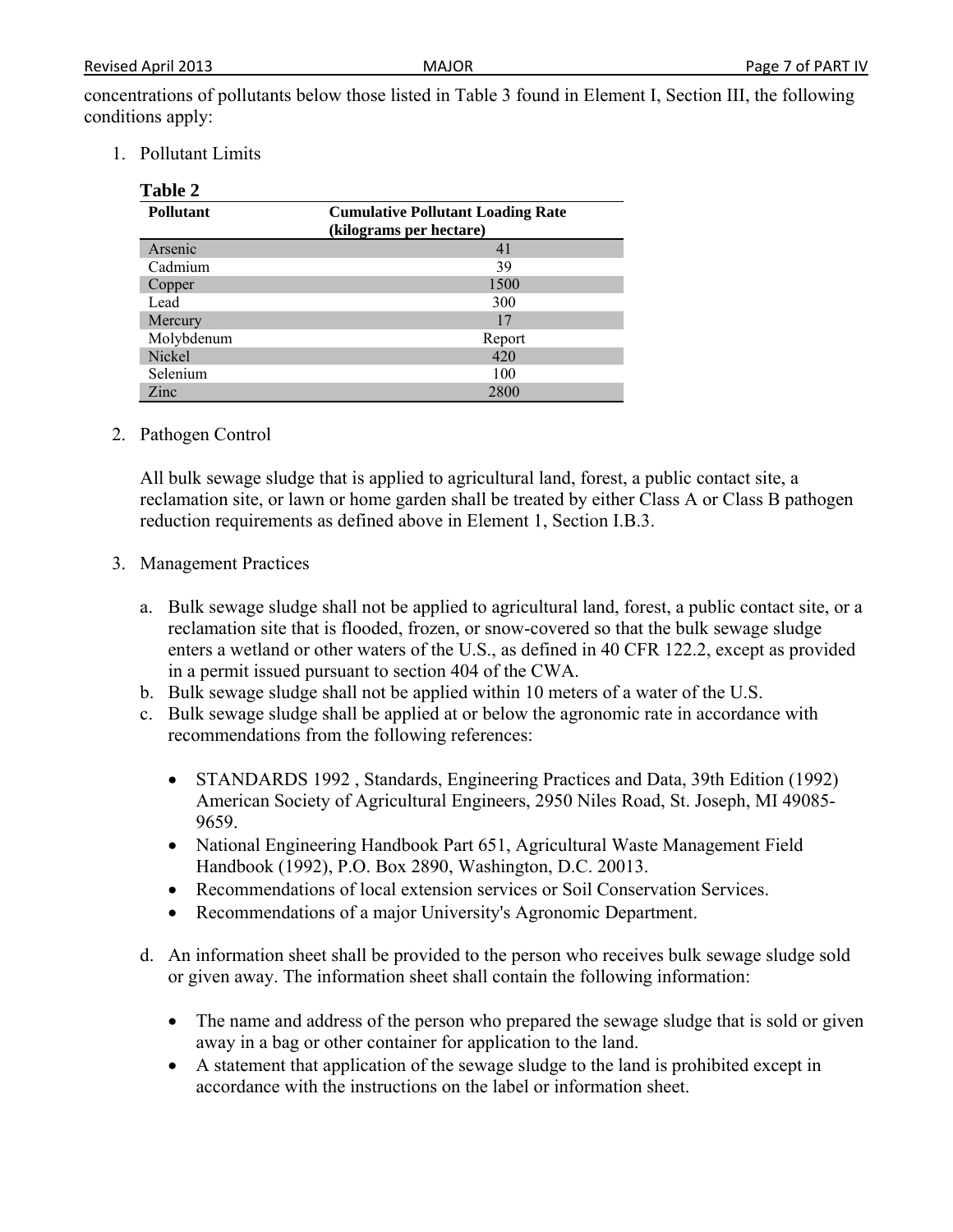- The annual whole sludge application rate for the sewage sludge that does not cause any of the cumulative pollutant loading rates in Table 2 above to be exceeded, unless the pollutant concentrations in Table 3 found in Element I, Section III below are met.
- 4. Notification requirements
	- a. If bulk sewage sludge is applied to land in a State other than the State in which the sludge is prepared, written notice shall be provided prior to the initial land application to the permitting authority for the State in which the bulk sewage sludge is proposed to be applied. The notice shall include:
		- The location, by either street address or latitude and longitude, of each land application site.
		- The approximate time period bulk sewage sludge will be applied to the site.
		- The name, address, telephone number, and National Pollutant Discharge Elimination System permit number (if appropriate) for the person who prepares the bulk sewage sludge.
		- The name, address, telephone number, and National Pollutant Discharge Elimination System permit number (if appropriate) for the person who will apply the bulk sewage sludge.
	- b. The permittee shall give 60 days prior notice to the Director of any change planned in the sewage sludge practice. Any change shall include any planned physical alterations or additions to the permitted treatment works, changes in the permittee's sludge use or disposal practice, and also alterations, additions, or deletions of disposal sites. These changes may justify the application of permit conditions that are different from or absent in the existing permit, including notification of additional disposal sites not reported during the permit application process or absent in the existing permit. Change in the sludge use or disposal practice may because for modification of the permit in accordance with 40 CFR 122.62(a)(1).
	- c. The permittee shall provide the location of all existing sludge disposal/use sites to the State Historical Commission within 90 days of the effective date of this permit. In addition, the permittee shall provide the location of any new disposal/use site to the State Historical Commission prior to use of the site.
	- d. The permittee shall within 30 days after notification by the State Historical Commission that a specific sludge disposal/use area will adversely affect a National Historic Site, cease use of such area.
- 5. Recordkeeping Requirements The sludge documents will be retained on site at the same location as other NPDES records.

The person who prepares bulk sewage sludge or a sewage sludge material shall develop the following information and shall retain the information for five years. If the permittee supplies the sludge to another person who land applies the sludge, the permittee shall notify the land applier of the requirements for recordkeeping found in 40 CFR 503.17 for persons who land apply.

a. The concentration (mg/Kg) in the sludge of each pollutant listed in Table 3 found in Element I, Section III and the applicable pollutant concentration criteria (mg/Kg), or the applicable cumulative pollutant loading rate and the applicable cumulative pollutant loading rate limit (kg/ha) listed in Table 2 above.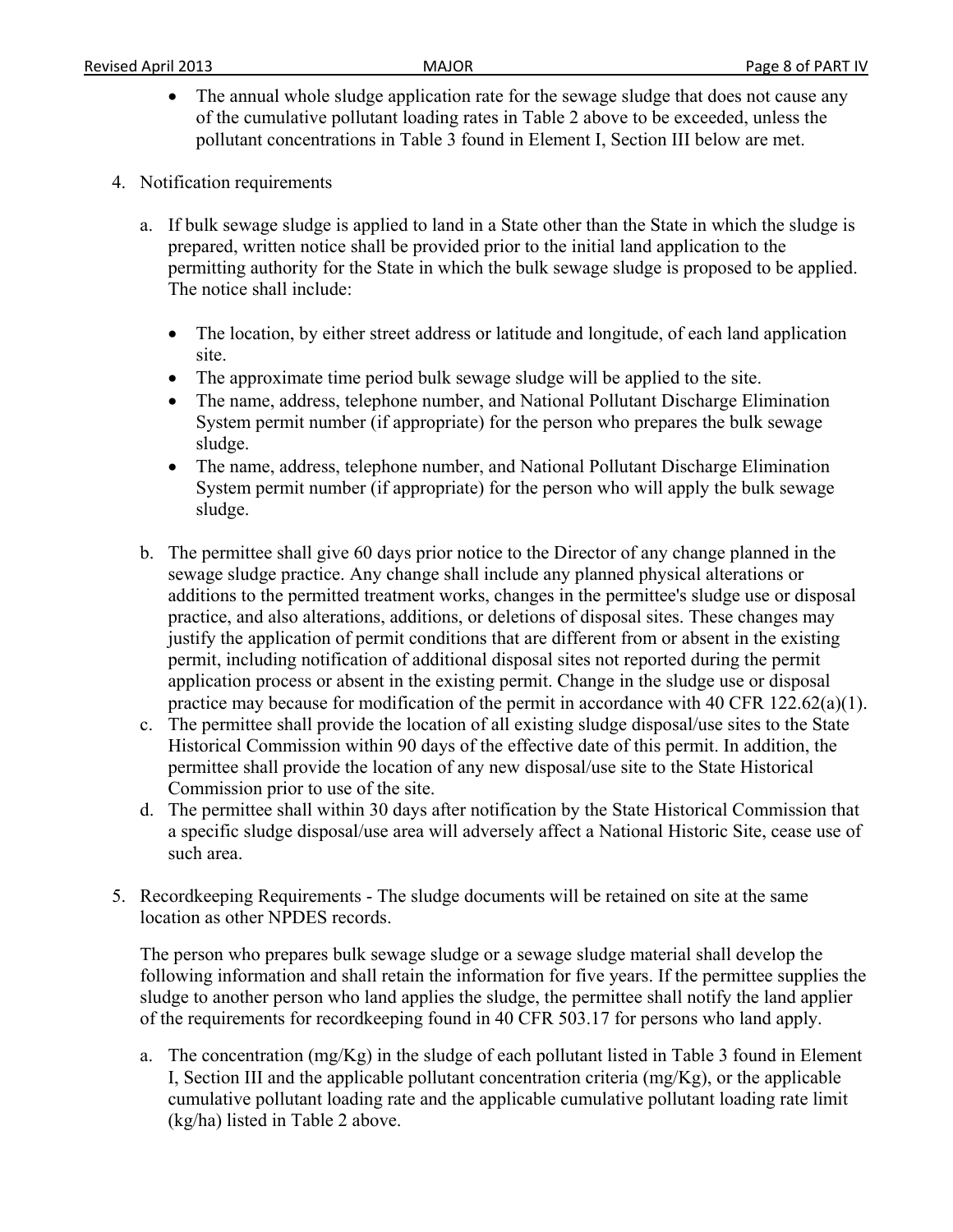- b. A description of how the pathogen reduction requirements are met (including site restrictions for Class B sludge, if applicable).
- c. A description of how the vector attraction reduction requirements are met.
- d. A description of how the management practices listed above in Section II.3 are being met.
- e. The recommended agronomic loading rate from the references listed in Section II.3.c. above, as well as the actual agronomic loading rate shall be retained.
- f. A description of how the site restrictions in 40 CFR Part 503.32(b)(5) are met for each site on which Class B bulk sewage sludge is applied.
- g. The following certification statement:

"I certify, under penalty of law, that the management practices in §503.14 have been met for each site on which bulk sewage sludge is applied. This determination has been made under my direction and supervision in accordance with the system designed to ensure that qualified personnel properly gather and evaluate the information used to determine that the management practices have been met. I am aware that there are significant penalties for false certification including fine and imprisonment."

- h. A certification statement that all applicable requirements (specifically listed) have been met, and that the permittee understands that there are significant penalties for false certification including fine and imprisonment. See 40 CFR 503.17(a)(4)(i)(B) or 40 CFR Part  $503.17(a)(5)(i)(B)$  as applicable to the permittees sludge treatment activities.
- i. The permittee shall maintain information that describes future geographical areas where sludge may be land applied.
- j. The permittee shall maintain information identifying site selection criteria regarding land application sites not identified at the time of permit application submission.
- k. The permittee shall maintain information regarding how future land application sites will be managed.

The person who prepares bulk sewage sludge or a sewage sludge material shall develop the following information and shall retain the information indefinitely. If the permittee supplies the sludge to another person who land applies the sludge, the permittee shall notify the land applier of the requirements for recordkeeping found i n 40 CFR 503 .17 for persons who land apply.

- a. The location, by either street address or latitude and longitude, of each site on which sludge is applied.
- b. The number of hectares in each site on which bulk sludge is applied.
- c. The date and time sludge is applied to each site.
- d. The cumulative amount of each pollutant in kilograms/hectare listed in Table 2 applied to each site.
- e. The total amount of sludge applied to each site in metric tons.
- f. The following certification statement:

"I certify, under penalty of law, that the requirements to obtain information in §503.12(e)(2) have been met for each site on which bulk sewage sludge is applied. This determination has been made under my direction and supervision in accordance with the system designed to ensure that qualified personnel properly gather and evaluate the information used to determine that the requirements to obtain information have been met. I am aware that there are significant penalties for false certification including fine and imprisonment."

g. A description of how the requirements to obtain information in  $\S 503.12(e)(2)$  are met.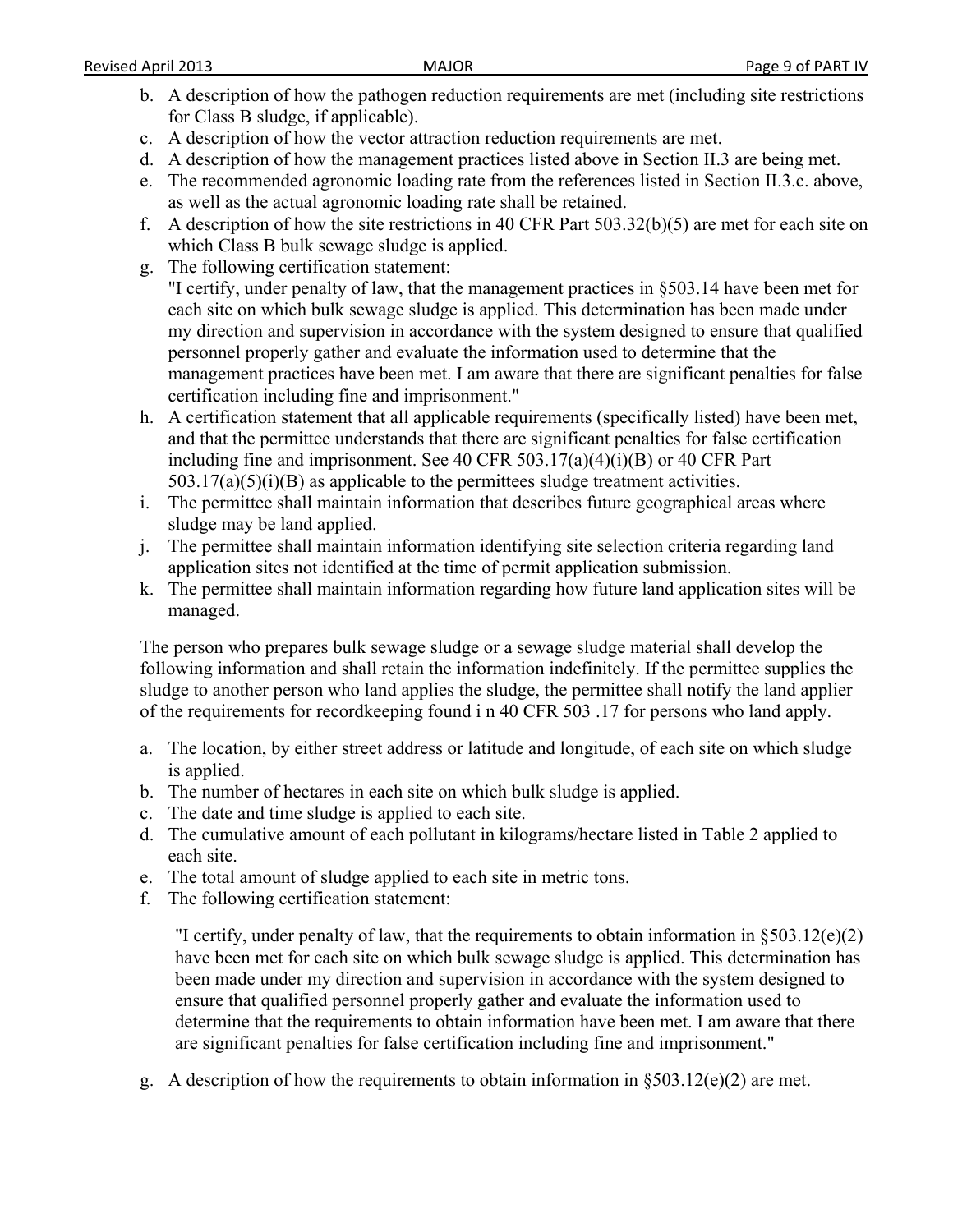- 6. Reporting Requirements The permittee shall report annually on the DMR the following information:
	- a. Pollutant Table (2 or 3) appropriate for permittee's land app lication practices.
	- b. The frequency of monitoring listed in Element 1, Section I.C. which applies to the permittee.
	- c. Toxicity Characteristic Leaching Procedure (TCLP) results (Pass/Fail).
	- d. The concentration (mg/Kg) in the sludge of each pollutant listed in Table 1 (defined as a monthly average) as well as the applicable pollutant concentration criteria (mg/K g) listed in Table 3 found in Element 1, Section III, or the applicable pollutant loading rate limit (kg/ha) listed in Table 2 above if it exceeds 90% of the limit.
	- e. Level of pathogen reduction achieved (C lass A or Class B).
	- f. Alternative used as listed in Section I.B.3.(a. or b.). Alternatives describe how the pathogen reduction requirements are met. If Class B sludge, include information on how site restrictions were met in the DMR comment section or attach a separate sheet to the DMR.
	- g. Vector attraction reduction alternative used as listed in Section I.B.4. h.
	- h. Annual sludge production in dry metric tons/year.
	- i. Amount of sludge land applied in dry metric tons/year.
	- j. Amount of sludge transported interstate in dry metric tons/year.
	- k. The certification statement listed in  $503.17(a)(4)(i)(B)$  or  $503.17(a)(5)(i)(B)$  whichever applies to the permittees sludge treatment activities shall be attached to the DMR.
	- l. When the amount of any pollutant applied to the land exceeds 90% of the cumulative pollutant loading rate for that pollutant, as described in Table 2, the permittee shall report the following information as an attachment to the DMR.
		- The location, by either street address or latitude and longitude.
		- The number of hectares in each site on which bulk sewage sludge is applied.
		- The date and time bulk sewage sludge is applied to each site.
		- The cumulative amount of each pollutant (i.e., kilograms/hectare) listed in Table 2 in the bulk sewage sludge applied to each site.
		- The amount of sewage sludge (i.e., metric tons) applied to each site.
		- The following c certification statement:
		- "I certify, under penalty of law, that the information that will be used to determine compliance with the requirements to obtain information in 40 CFR 503.12(e)(2) have been met for each site on which bulk sewage sludge is applied. This determination has been made under my direction and supervision in accordance with the system designed to ensure that qualified personnel properly gather and evaluate the information used to determine that the requirements to obtain information have been met. I am aware that there are significant penalties for false certification including fine and imprisonment."
		- A description of how the requirements to obtain information in 40 CFR 503.12(e)(2) are met.

# SECTION III. REQUIREMENTS SPECIFIC TO BULK OR BAGGED SEWAGE SLUDGE MEETING POLLUTANT CONCENTRATIONS IN TABLE 3 AND CLASS A PATHOGEN REDUCTION REQUIREMENTS

For those permittees with sludge that contains concentrations of pollutants below those pollutant limits listed in Table 3 for bulk or bagged (containerized) sewage sludge and also meet the Class A pathogen reduction requirements, the following conditions apply (Note: All bagged sewage sludge must be treated by Class A pathogen reduction requirements.):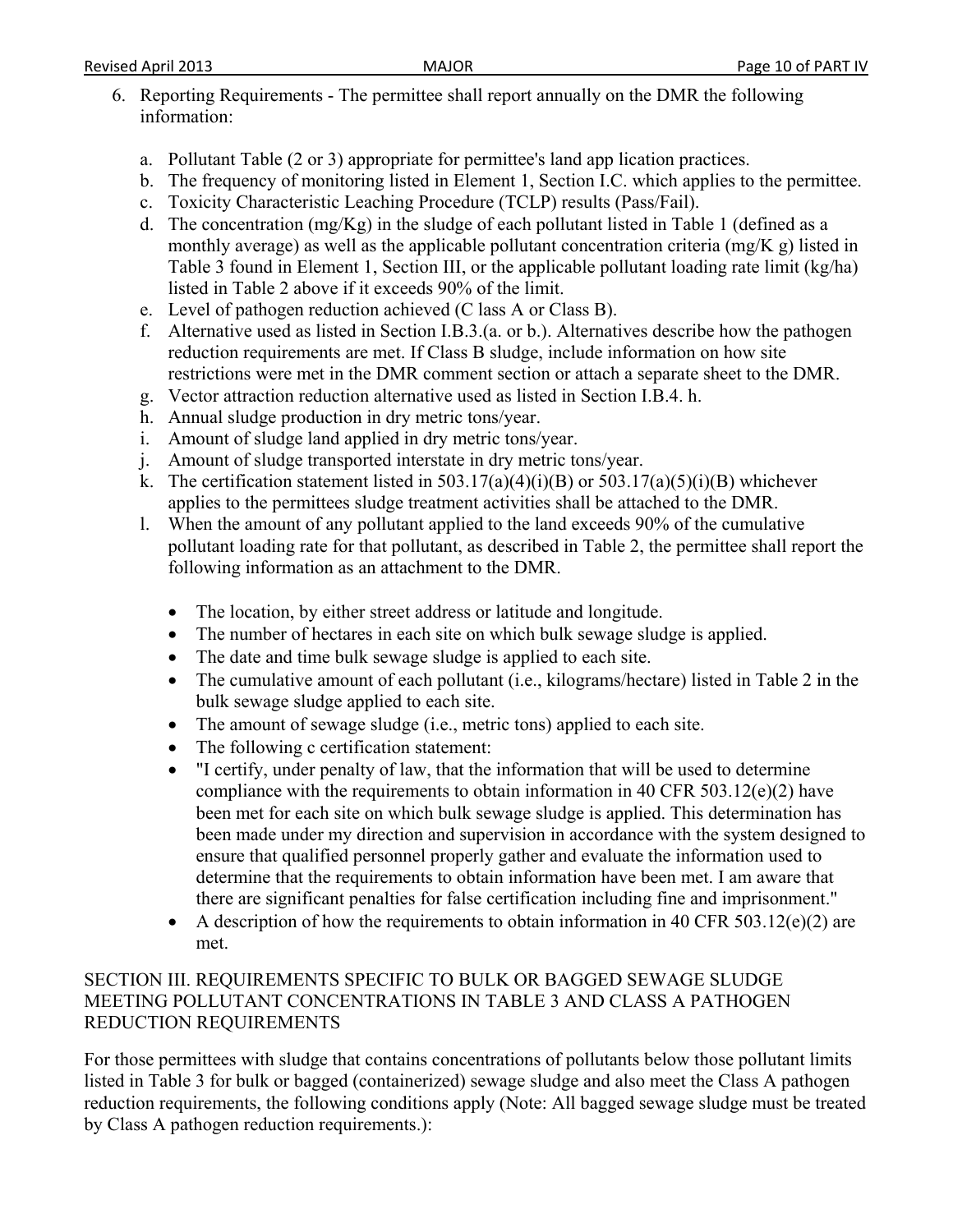1. Pollutant limits - The concentration of the pollutants in the municipal sewage sludge is at or below the values listed.

| <b>Pollutant</b> | <b>Monthly Average Concentration</b><br>(milligrams per kilogram)* |
|------------------|--------------------------------------------------------------------|
| Arsenic          | 41                                                                 |
| Cadmium          | 39                                                                 |
| Copper           | 1500                                                               |
| Lead             | 300                                                                |
| Mercury          | 17                                                                 |
| Molybdenum       | Report                                                             |
| Nickel           | 420                                                                |
| Selenium         | 36                                                                 |
| Zinc             | 2800                                                               |

\* Dry weight basis

2. Pathogen Control

All bulk sewage sludge that is applied to agricultural land, forest, a public contact site, a reclamation site, or lawn or home garden shall be treated by the Class A pathogen reduction requirements as defined above in Element I, Section I.B.3. All bagged sewage sludge must be treated by Class A pathogen reduction requirements.

- 3. Management Practices None.
- 4. Notification Requirements None.
- 5. Recordkeeping Requirements The permittee shall develop the following information and shall retain the information for five years. The sludge documents will be retained on site at the same location as other NPDES records.
	- a. The concentration (mg/Kg) in the sludge of each pollutant listed in Table 3 and the applicable pollutant concentration criteria listed in Table 3.
	- b. A certification statement that all applicable requirements (specifically listed) have been met, and that the permittee understands that there are significant penalties for false certification including fine and imprisonment. See  $503.17(a)(1)(ii)$  or  $503.17(a)(3)(i)(B)$ , whichever applies to the permittees sludge treatment activities.
	- c. A description of how the Class A pathogen reduction requirements are met.
	- d. A description of how the vector attraction reduction requirements are met.
- 6. Reporting Requirements The permittee shall report annually on the DMR the following information:
	- a. Pollutant Table 3 appropriate for permittee's land application practices.
	- b. The frequency of monitoring listed in Element 1, Section I.C. which applies to the permittee.
	- c. Toxicity Characteristic Leaching Procedure (TCLP) results. (Pass/Fail).
	- d. The concentration (mg/Kg) in the sludge of each pollutant listed in Table 1 (defined as a monthly average) found in Element 1, Section I. In addition, the applicable pollutant concentration criteria listed in Table 3 should be included on the DMR.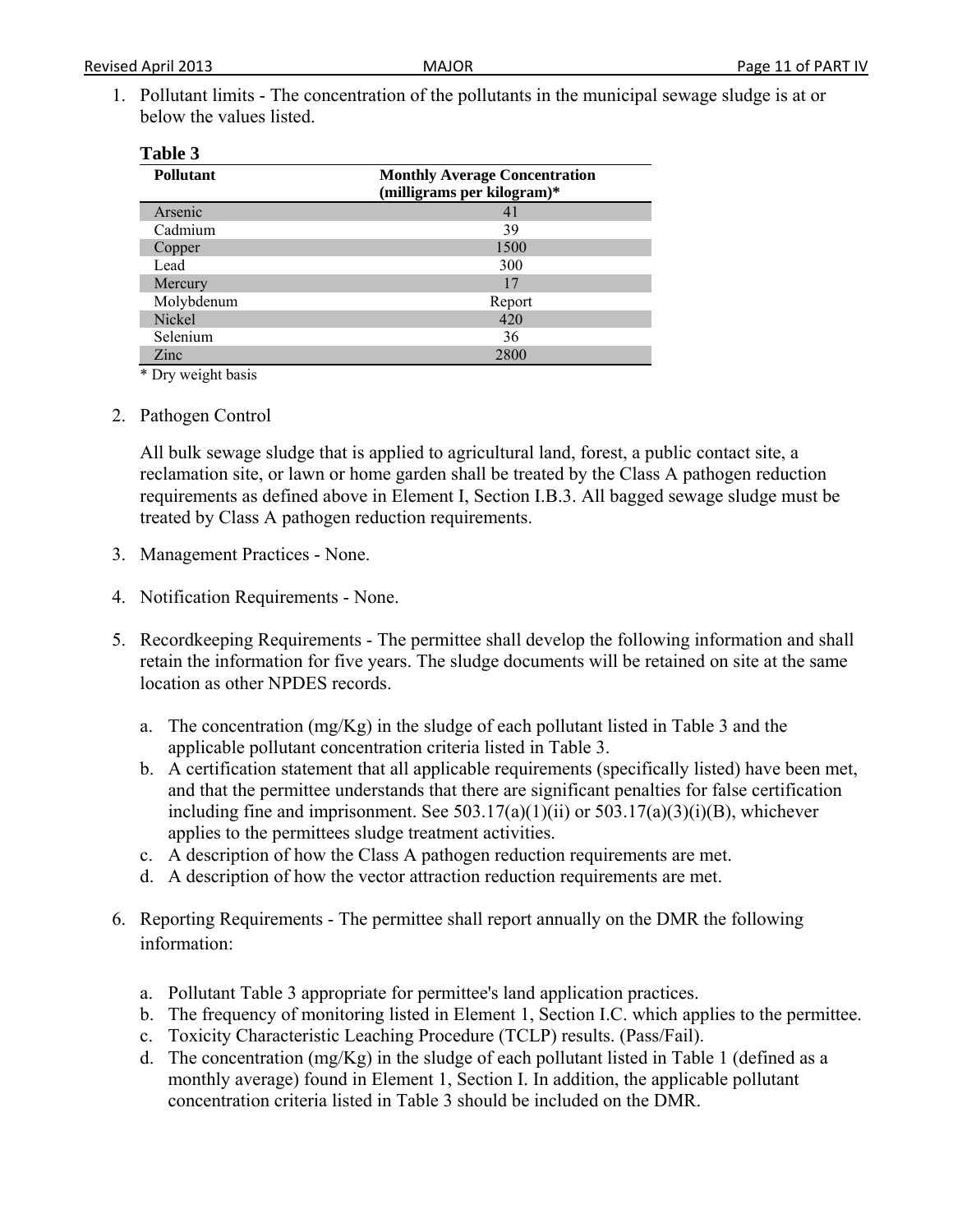- e. Pathogen reduction Alternative used for Class A bagged or bulk sludge as listed in Section I.B.3.a.
- f. Vector attraction reduction Alternative used as listed in Section I.B.4.
- g. Annual sludge production in dry metric tons/year.
- h. Amount of sludge land applied in dry metric tons/year.
- i. Amount of sludge transported interstate in dry metric tons/year.
- j. The certification statement listed in  $503.17(a)(1)(ii)$  or  $503.17(a)(3)(i)(B)$ , whichever applies to the permittees sludge treatment activities, shall be attached to the DMR.

SECTION IV. REQUIREMENTS SPECIFIC TO SLUDGE SOLD OR GIVEN AWAY IN A BAG OR OTHER CONTAINER FOR APPLICATION TO THE LAND THAT DOES NOT MEET THE MINIMUM POLLUTANT CONCENTRATIONS

1. Pollutant Limits

| Table 4          |                                                                                    |
|------------------|------------------------------------------------------------------------------------|
| <b>Pollutant</b> | <b>Annual Pollutant Loading Rate (kilograms per</b><br>hectare per 365 day period) |
| Arsenic          |                                                                                    |
| Cadmium          | 19                                                                                 |
| Copper           | 75                                                                                 |
| Lead             | 15                                                                                 |
| Mercury          | 0.85                                                                               |
| Molybdenum       | Report                                                                             |
| Nickel           | 21                                                                                 |
| Selenium         |                                                                                    |
| Zinc             | 140                                                                                |

2. Pathogen Control

All sewage sludge that is sold or given a way in a bag or other container for application to the land shall be treated by the Class A pathogen requirements as defined above in Section I.B.3.a. above.

3. Management Practices

Either a label shall be affixed to the bag or other container in which sewage sludge that is sold or given a way for application to the land, or an information sheet shall be provided to the person who receives sewage sludge sold or given away in another container for application to the land. The label or information sheet shall contain the following information:

- a. The name and address of the person who prepared the sewage sludge that is sold or given away in a bag or other container for application to the land.
- b. A statement that application of the sewage sludge to the land is prohibited except in accordance with the instructions on the label or information sheet.
- c. The annual whole sludge application rate for the sewage sludge that will not cause any of the annual pollutant loading rates in Table 4 above to be exceeded.
- 4. Notification Requirements None.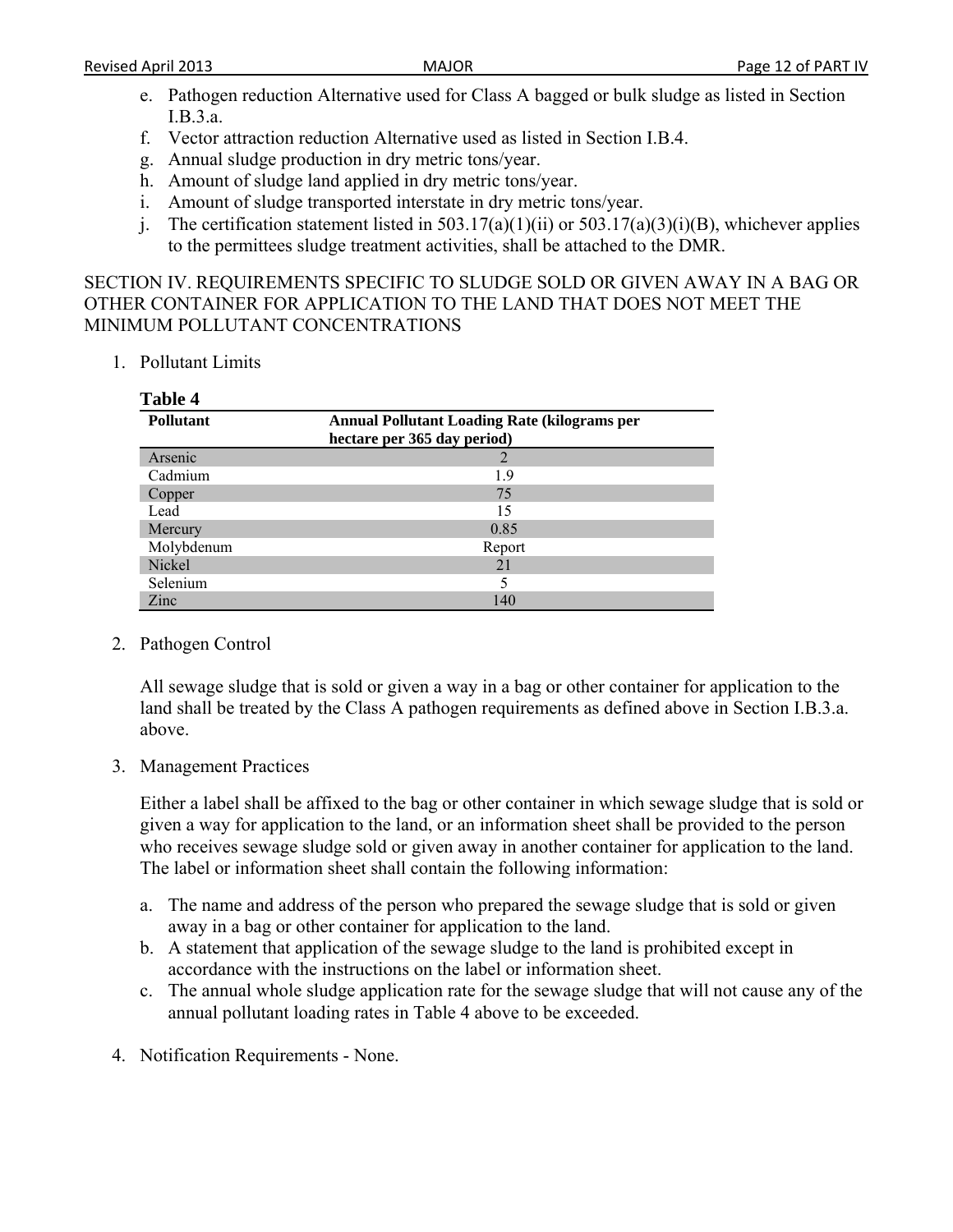- 5. Recordkeeping Requirements The sludge documents will be retained on site at the same location as other NPD ES records. The person who prepares sewage sludge or a sewage sludge material shall develop the following information and shall retain the information for five years.
	- a. The concentration in the sludge of each pollutant listed above in found in Element I, Section I, Table 1.
	- b. The following certification statement found in  $\S 503.17(a)(6)(iii)$ .
	- "I certify, under penalty of law, that the information that will be used to determine compliance with the management practices in §503.14(e), the Class A pathogen requirement in §503.32(a), and the vector attraction reduction requirement in (insert vector attraction reduction option) have been met. This determination has been made under my direction and supervision in accordance with the system designed to ensure that qualified personnel properly gather and evaluate the information used to determine that the management practices, pathogen requirements, and vector attraction reduction requirements have been met. I am aware that there are significant penalties for false certification including the possibility of fine and imprisonment".
	- c. A description of how the Class A pathogen reduction requirements are met.
	- d. A description of how the vector attraction reduction requirements are met.
	- e. The annual whole sludge application rate for the sewage sludge that does not cause the annual pollutant loading rates in Table 4 to be exceeded. See Appendix A to Part 503 - Procedure to Determine the Annual Whole Sludge Application Rate for Sewage Sludge.
- 6. Reporting Requirements The permittee shall report annually on the DMR the following information:
	- a. List Pollutant Table 4 appropriate for permittee's land application practices.
	- b. The frequency of monitoring listed in Element 1, Section I.C. which applies to the permittee.
	- c. Toxicity Characteristic Leaching Procedure (TCLP) results. (Pass/Fail).
	- d. The concentration (mg/Kg) in the sludge of each pollutant listed in Table 1 (defined as a monthly average) found in Element 1, Section I.
	- e. Class A pathogen reduction Alternative used as listed in Section I.B.3.a. Alternatives describe how the pathogen reduction requirements are met.
	- f. Vector attraction reduction Alternative used as listed in Section I.B.4.
	- g. Annual sludge production in dry metric tons/year.
	- h. Amount of sludge land applied in dry metric tons/year.
	- i. Amount of sludge transported interstate in dry metric tons/year.
	- j. The following certification statement found in  $\S 503.17(a)(6)(iii)$  shall be attached to the DMR.

"I certify, under penalty of law, that the information that will be used to determine compliance with the management practices in §503.14(e), the Class A pathogen requirement in §503.32(a), and the vector attraction reduction requirement in (insert vector attraction reduction option) have been met. This determination has been made under my direction and supervision in accordance with the system designed to ensure that qualified personnel properly gather and evaluate the information used to determine that the management practices, pathogen requirements, and vector attraction reduction requirements have been met. I am aware that there are significant penalties for false certification including the possibility of fine and imprisonment".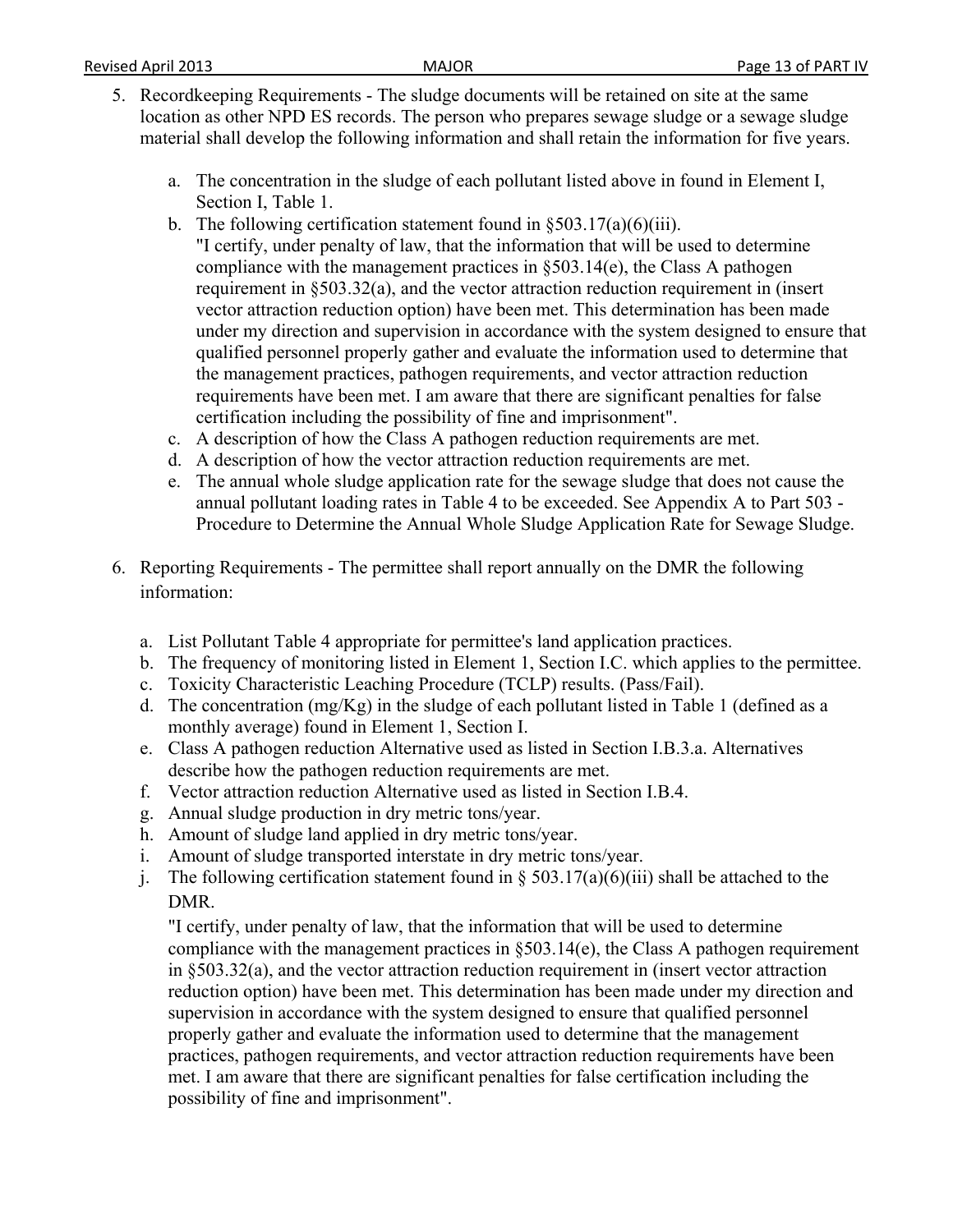### **ELEMENT 2- SURFACE DISPOSAL**

#### SECTION I. REQUIREMENTS APPLYING TO ALL SEWAGE SLUDGE SURFACE DISPOSAL

#### **A. General Requirements**

- 1. The permittee shall handle and dispose of sewage sludge in accordance with Section 405 of the Clean Water Act and all other applicable Federal regulations to protect public health and the environment from any reasonably anticipated adverse effects due to any toxic pollutants which may be present.
- 2. If requirements for sludge management practices or pollutant criteria become more stringent than the sludge pollutant limits or acceptable management practices in this permit, or control a pollutant not listed in this permit, this permit may be modified or revoked and reissued to conform to the requirements promulgated at Section 405(d)( 2) of the Clean Water Act.
- 3. In all cases, if the person (permit holder) who prepares the sewage sludge or supplies the sewage sludge to another person (owner or operator of a sewage sludge unit) for disposal in a surface disposal site, the permit holder shall provide all necessary information to the parties who receive the sludge to assure compliance with these regulations.
- 4. The permittee shall give prior notice to EPA (Chief, Permits Branch, Water Management Division, Mail Code 6WQ -P, EPA Region 6, 1445 Ross Avenue, Dallas, Texas 75202) of any planned changes in the sewage sludge disposal practice, in accordance with 40 CFR Part 122.41(l)(1)(iii). These changes may justify the application of permit conditions that are different from or absent in the existing permit. Change in the sludge use or disposal practice may because for modification of the permit in accordance with 40 CFR Part  $122.62(a)(1)$ .
- 5. The permittee or owner/operator shall submit a written closure and post closure plan to the permitting authority 180 days prior to the closure date. The plan shall include the following information:
	- a. A discussion of how the leachate collection system will be operated and maintained for three years after the surface disposal site closes if it has a liner and leachate collection system.
	- b. A description of the system used to monitor continuously for methane gas in the air in any structures within the surface disposal site. The methane gas concentration shall not exceed 25% of the lower explosive limit for methane gas for three years after the sewage sludge unit closes. A description of the system used to monitor for methane gas in the air at the property line of the site shall be included. The methane gas concentration at the surface disposal site property line shall not exceed the lower explosive limit for methane gas for three years after the sewage sludge unit closes.
	- c. A discussion of how public access to the surface disposal site will be restricted for three years after it closes.

#### **B. Management Practices**

- 1. An active sewage sludge unit located within 60 meters of a fault that has displacement in Holocene time shall close by March 22, 1994.
- 2. An active sewage sludge unit located in an unstable area shall close by March 22, 1994.
- 3. An active sewage sludge unit located in a wetland shall close by March 22, 1994.
- 4. Surface disposal shall not restrict the flow of the base 100-year flood.
- 5. The run-off collection system for an active sewage sludge unit shall have the capacity to handle run-off from a 25-year, 24-hour storm event.
- 6. A food crop, feed crop, or a fiber crop shall not be grown on a surface disposal site.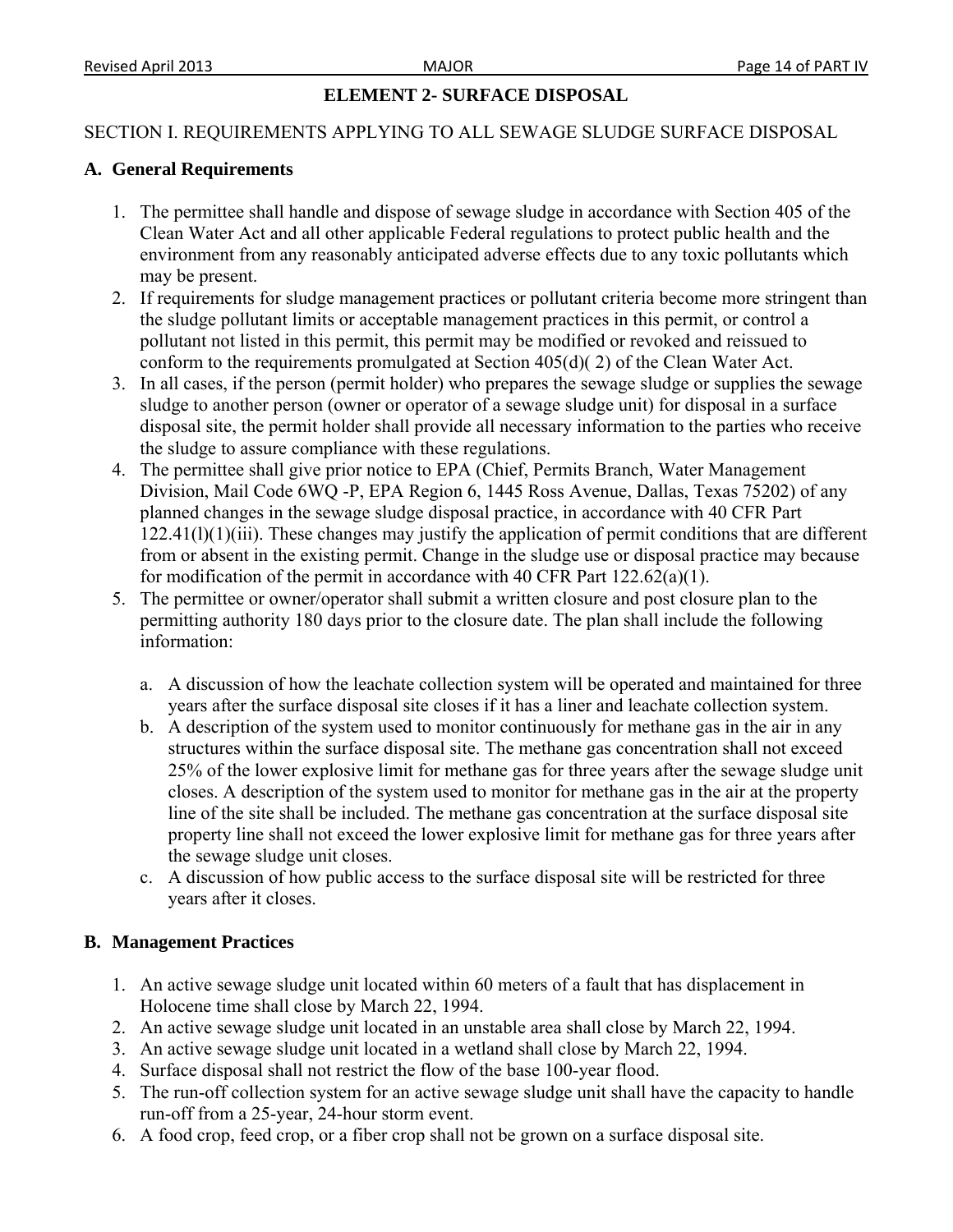- 7. Animals shall not be grazed on a surface disposal site.
- 8. Public access shall be restricted on the active surface disposal site and for three years after the site closes.
- 9. Placement of sewage sludge shall not contaminate an aquifer. This shall be demonstrated through one of the following:
	- a. Results of a ground-water monitoring program developed by a qualified ground-water scientist.
	- b. A certification by a qualified ground-water scientist may be used to demonstrate that sewage sludge placed on an active sewage sludge unit does not contaminate an aquifer.
- 10. When a cover is placed on an active surface disposal site, the concentration of methane gas in air in any structure within the surface disposal site shall not exceed 25% of the lower explosive limit for methane gas during the period that the sewage sludge unit is active. The concentration of methane gas in air at the property line of the surface disposal site shall not exceed the lower explosive limit for methane gas during the period that the sewage sludge unit is active. Monitoring shall be continuous.

### **C. Testing Requirements**

- 1. Sewage sludge shall be tested once during the life of the permit within one year from the effective date of the permit in accordance with the method specified at 40 CFR 268, Appendix I (Toxicity Characteristic Leaching Procedure (TCLP)) or other approved methods. Sludge shall be tested after final treatment prior to leaving the POTW site. Sewage sludge determined to be a hazardous waste in accordance with 40 CFR Part 261, shall be handled according to RCRA standards for the disposal of hazardous waste in accordance with 40 CFR Part262. The disposal of sewage sludge determined to be a hazardous waste, in other than a certified hazardous waste disposal facility shall be prohibited. The Information Management Section, telephone no. (214) 665-6750, and the appropriate state agency shall be notified of test failure within 24 hours. A written report shall be provided to this office within 7 days after failing the TCLP. The report will contain test results, certification that unauthorized disposal has not occurred and a summary of alternative disposal plans that comply with RCRA standards for the disposal of hazardous waste. The report shall be addressed to: Director, Multimedia Planning and Permitting Division, EPA Region 6, Mail Code 6PD, 144 5 Ross Avenue, Dallas, Texas 75202. A copy of this report shall be sent to the Chief, Water Enforcement Branch, Compliance Assurance and Enforcement Division, Mail Code 6 EN-W, at the same street address.
- 2. Sewage sludge shall be tested at the frequency show below in Element 2, Section I.D. for PCBs. Any sludge exceeding a concentration of 50 mg/Kg shall not be surface disposed.
- 3. Pathogen Control

All sewage sludge that is disposed of in a surface disposal site shall be treated by either the Class A or Class B pathogen requirements unless sewage sludge is placed on an active surface disposal site, and is covered with soil or other material at the end of each operating day. When reporting on the DMR, list pathogen reduction level attained as A, B, or C (daily cover). When reporting how compliance was met, list Alternative 1, 2, 3, 4, 5 or 6 for Class A, or Alternative Number 1, 2, 3, or 4 for Class B, on DMR.

a. Six alternatives are available to demonstrate compliance with Class A sewage sludge. All 6 alternatives require either the density of fecal coliform in the sewage sludge be less than 1000 MPN per gram of total solids (dry weight basis), or the density of Salmonella sp.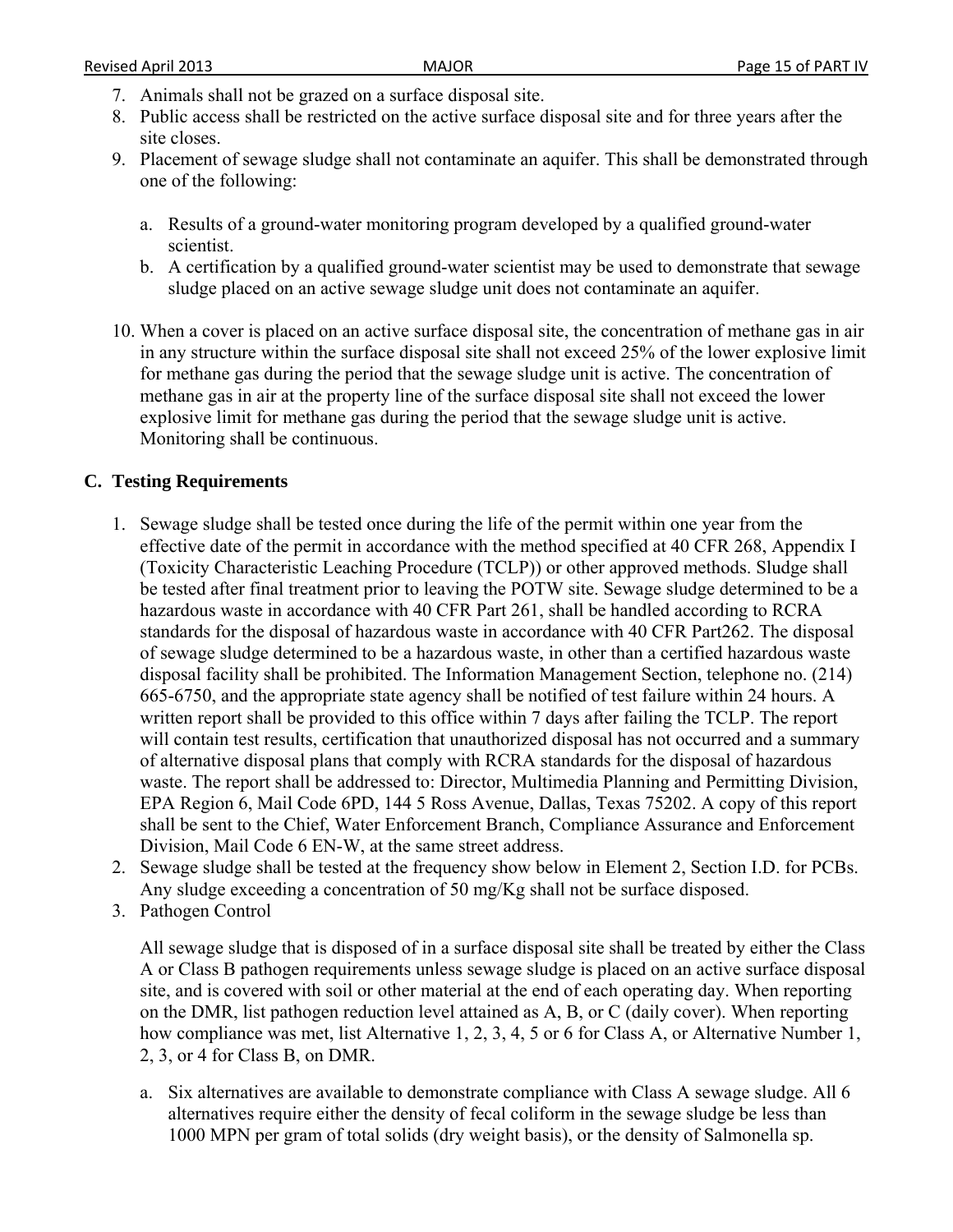bacteria in the sewage sludge be less than three Most Probable Number per four grams of total solids (dry weight basis) at the time the sewage sludge is used or disposed; at the time the sewage sludge is prepared for sale or given away in a bag or other container for application to the land. Below are the additional requirements necessary to meet the definition of a Class A sludge. Alternatives 5 and 6 are not authorized to demonstrate compliance with Class A sewage sludge in Texas permits.

Alternative 1 - The temperature of the sewage sludge that is used or disposed shall be maintained at a specific value for a period of time. See 503.32(a)(3)(ii) for specific information. This alternative is not applicable to composting.

Alternative 2 - The pH of the sewage sludge that is used or disposed shall be raised to above 12 and shall remain above 12 for 72 hours. The pH shall be defined as the logarithm of the reciprocal of the hydrogen ion concentration measured at 25 degrees Celsius or measured at another temperature and then converted to an equivalent value at 25 degrees Celsius.

The temperature of the sewage sludge shall be above 52 degrees Celsius for 12 hours or longer during the period that the pH of the sewage sludge is above 12.

At the end of the 72 hour period during which the pH of the sewage sludge is above 12, the sewage sludge shall be air dried to achieve a percent solids in the sewage sludge greater than 50%.

Alternative 3 - The sewage sludge shall be analyzed for enteric viruses prior to pathogen treatment. The limit for enteric viruses is one Plaque-forming Unit per four grams of total solids (dry weight basis) either before or following pathogen treatment. See 503.32(a)(5)(ii) for specific information. The sewage sludge shall be analyzed for viable helminth ova prior to pathogen treatment. The limit for viable helminth ova is less than one per four grams of total solids (dry weight basis) either before or following pathogen treatment. See  $503.32(a)(5)(iii)$  for specific information.

Alternative 4 - The density of enteric viruses in the sewage sludge shall be less than one Plaque- forming Unit per four grams of total solids (dry weight bas is) at the time the sewage sludge is used or disposed or at the time the sludge is prepared for sale or give away in a bag or other container for application to the land.

The density of viable helminth ova in the sewage sludge shall be less than one per four grams of total solids (dry weight basis) at the time the sewage sludge is used or disposed or at the time the sewage sludge is prepared for sale or give away in a bag or other container for application to the land.

Alternative 5 - Sewage sludge shall be treated by one of the Processes to Further Reduce Pathogens (PFRP) described in 503 Appendix B. PFRPs include composting, heat drying, heat treatment, and thermophilic aerobic digestion.

Alternative 6 - Sewage sludge shall be treated by a process that is equivalent to a Process to Further Reduce Pathogens, if individually approved by the Pathogen Equivalency Committee representing the EPA.

b. Four alternatives are available to demonstrate compliance with Class B sewage sludge. Alternatives 2, 3, and 4 are not authorized to demonstrate compliance with Class B sewage sludge in Texas permits.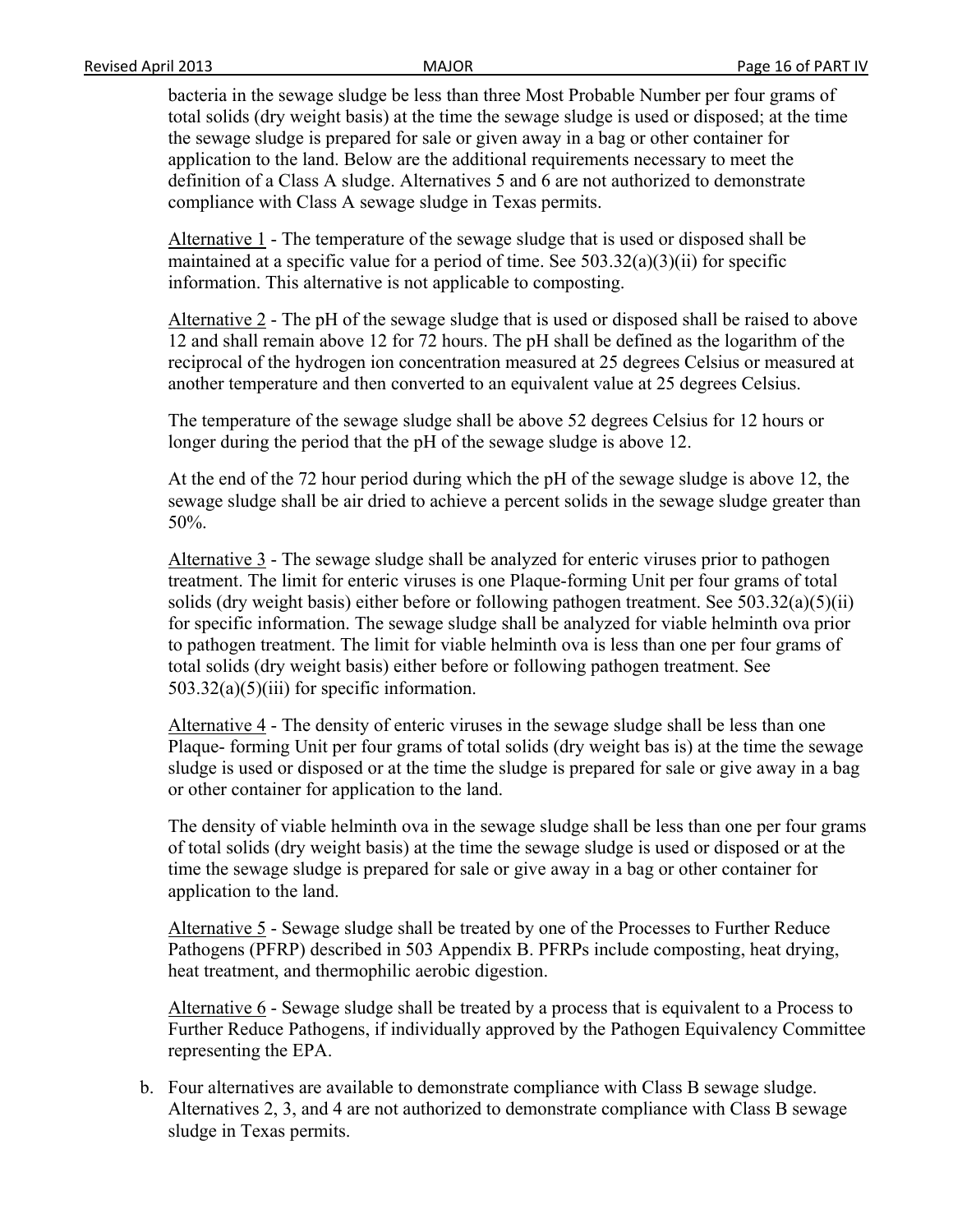#### Alternative 1 -

- Seven representative samples of the sewage sludge that is disposed shall be collected for one monitoring episode at the time the sewage sludge is used or disposed.
- The geometric mean of the density of fecal coliform in the samples collected shall be less than either 2,000,000 Most Probable Number per gram of total solids (dry weight basis) or 2,000,000 Colony Forming Units per gram of total solids (dry weight basis).

Alternative 2 - Sewage sludge shall be treated in one of the Processes to significantly Reduce Pathogens described in 503 Appendix B.

Alternative 3 - Sewage sludge shall be treated in a process that is equivalent to a PSRP, if individually approved by the Pathogen Equivalency Committee representing the EPA.

Alternative 4 - Sewage sludge placed on an active surface disposal site is covered with soil or other material at the end of each operating day.

4. Vector Attraction Reduction Requirements

All sewage sludge that is disposed of in a surface disposal site shall be treated by one of the following alternatives 1 through 11 for Vector Attraction Reduction.

Alternative 1 - The mass of volatile solids in the sewage sludge shall be reduced by a minimum of 38%.

Alternative 2 - If Alternative 1 cannot be met for an anaerobically digested sludge, demonstration can be made by digesting a portion of the previously digested sludge anaerobically in the laboratory in a bench-scale unit for 40 additional days at a temperature between 30 and 37 degrees Celsius. Volatile solids must be reduced by less than 17% to demonstrate compliance.

Alternative 3 - If Alternative 1 cannot be met for an aerobically digested sludge, demonstration can be made by digesting a portion of the previously digested sludge with a percent solid of two percent or less aerobically in the laboratory in a bench-scale unit for 30 additional days at 20 degrees Celsius. Volatile solids must be reduced by less than 15% to demonstrate compliance.

Alternative 4 - The specific oxygen uptake rate (SOUR) for sewage sludge treated in an aerobic process shall be equal to or less than 1.5 milligrams of oxygen per hour per gram of total solids (dry weight basis) at a temperature of 20 degrees Celsius.

Alternative 5 - Sewage sludge shall be treated in an aerobic process for 14 days or longer. During that time, the temperature of the sewage sludge shall be higher than 40 degrees Celsius and the average temperature of the sewage sludge shall be higher than 45 degrees Celsius.

Alternative 6 - The pH of sewage sludge shall be raised to 12 or higher by alkali addition and, without the addition of more alkali shall remain at 12 or higher for two hours and then at 11.5 or higher for an additional 22 hours.

Alternative 7 - The percent solids of sewage sludge that does not contain unstabilized solids generated in a primary wastewater treatment process shall be equal to or greater than 75% based on the moisture content and total solids prior to mixing with other materials. Unstabilized solids are defined as organic materials in sewage sludge that have not been treated in either an aerobic or an anaerobic treatment process at the time the sewage sludge is disposed.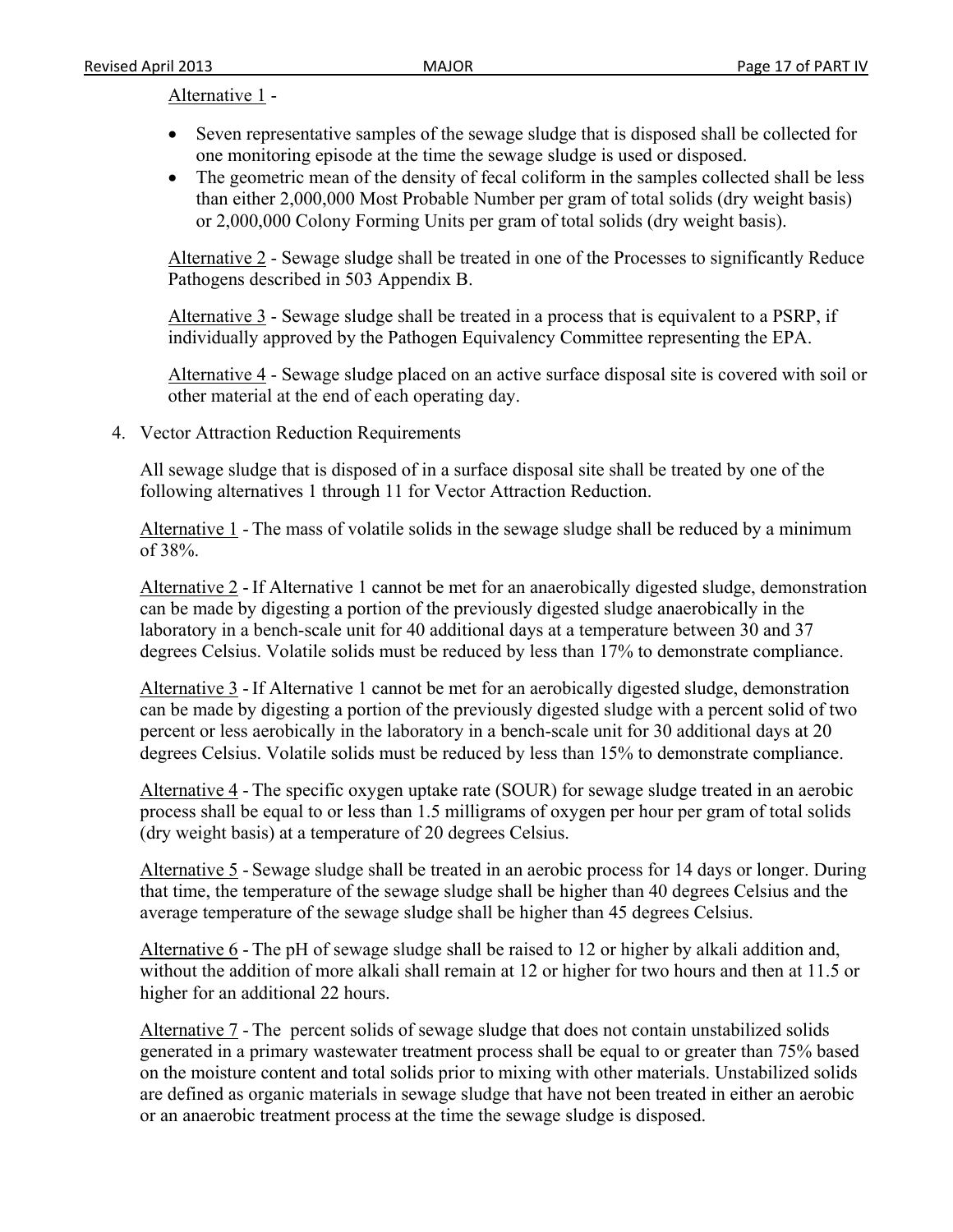Alternative 8 - The percent solids of sewage sludge that contains unstabilized solids generated in a primary wastewater treatment process shall be equal to or greater than 90% based on the moisture content and total solids prior to mixing with other materials. Unstabilized solids are defined as organic materials in sewage sludge that have not been treated in either an aerobic or an anaerobic treatment process.

Alternative 9 -

- Sewage sludge shall be injected below the surface of the land.
- No significant amount of the sewage sludge shall be present on the land surface within one hour after the sewage sludge is injected.
- When sewage sludge that is injected below the surface of the land is Class A with respect to pathogens, the sewage sludge shall be injected below the land surface within eight hours after being discharged from the pathogen treatment process.

### Alternative 10 -

- Sewage sludge applied to the land surface or placed on a surface disposal site shall be incorporated into the soil within six hours after application to or placement on the land.
- When sewage sludge that is incorporated into the soil is Class A with respect to pathogens, the sewage sludge shall be applied to or placed on the land within eight hours after being discharged from the pathogen treatment process.

Alternative 11 - Sewage sludge placed on an active sewage sludge unit shall be covered with soil or other material at the end of each operating day.

5. Methane Gas Control Within a Structure On Site

When cover is placed on an active surface disposal site, the methane gas concentration in the air in any structure shall not exceed 25% of the lower ex plosive limit (LEL) for methane gas during the period that the disposal site is active.

6. Methane Gas Control at Property Line

The concentration of methane gas in air at the property line of the surface disposal site shall not exceed the LEL for methane gas during the period that the disposal site is active.

### **D. Monitoring Requirements**

Toxicity Characteristic Leaching Procedure (TCLP) Test - Once/Permit Life, performed within one year from the effective date of the permit.

PCBs - Once/Year

Methane Gas in covered structures on site - Continuous

Methane Gas at property line - Continuous

All other pollutants shall be monitored at the frequency shown below:

| Amount of sewage sludge* (metric tons per<br>365 day period) | Frequency    |
|--------------------------------------------------------------|--------------|
| $0 \leq$ Sludge $\leq$ 290                                   | Once/Year    |
| $290 \leq$ Sludge $\leq 1,500$                               | Once/Ouarter |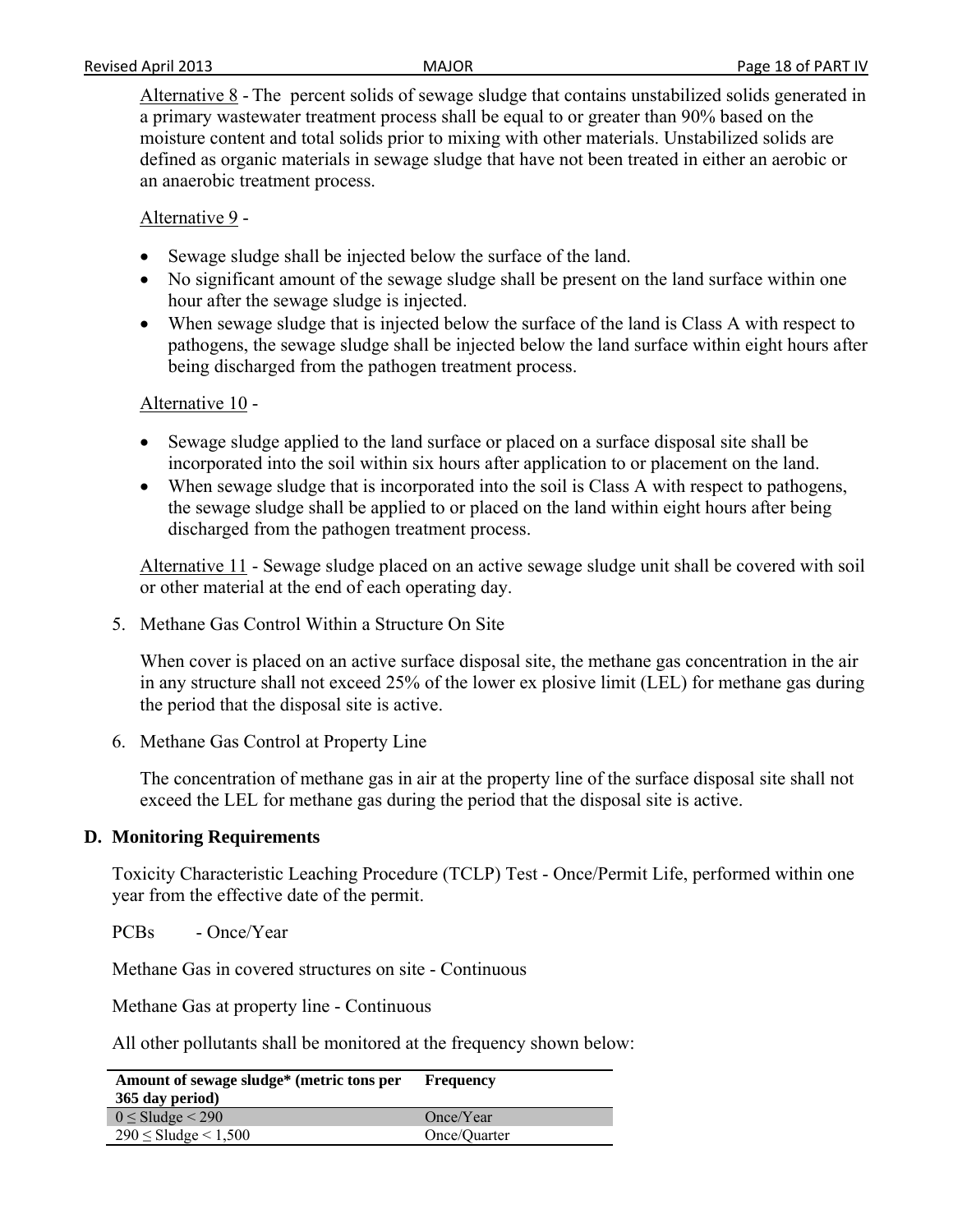| Revised April 2013                | <b>MAIOR</b>    |  |
|-----------------------------------|-----------------|--|
|                                   |                 |  |
| $1,500 \leq$ Sludge $\leq 15,000$ | Once/Two Months |  |

 $15,000 \leq$ Sludge Once/Month

\*Amount of sewage sludge placed on an active sewage sludge unit (dry weight basis).

Representative samples of sewage sludge shall be collected and analyzed in accordance with the methods referenced in 40 CFR 503.8(b).

SECTION II. REQUIREMENTS SPECIFIC TO SURFACE DISPOSAL SITES WITHOUT A LINER AND LEACHATE COLLECTION SYSTEM.

1. Pollutant limits - Sewage sludge shall not be applied to a surface disposal site if the concentrations of the listed pollutants exceed the corresponding values based on the surface disposal site boundary to the property line distance:

| Table 5                                 |                                   |       |  |
|-----------------------------------------|-----------------------------------|-------|--|
| Unit boundary to property line          | Pollutant concentrations* (mg/kg) |       |  |
| distance (meter)<br>Chromium<br>Arsenic | Nickel                            | PCB's |  |
| 0 to $< 25$<br>30<br>200                | 210                               | 49    |  |
| $25 \text{ to } < 50$<br>34<br>220      | 240                               | 49    |  |
| $50 \text{ to } 5$<br>39<br>260         | 270                               | 49    |  |
| 75 to $< 100$<br>46<br>300              | 320                               | 49    |  |
| 100 to $<$ 125<br>53<br>360             | 390                               | 49    |  |
| $125$ to $\leq 150$<br>62<br>450        | 420                               | 49    |  |
| 73<br>600<br>$\geq$ 150                 | 420                               | 49    |  |

\*Dry weight basis

- 2. Management practices Listed in Section I.B. above.
- 3. Notification requirements
	- a. The permittee shall assure that the owner of the surface disposal site provide written notification to the subsequent site owners that sewage sludge was placed on the land.
	- b. The permittee shall provide the location of all existing sludge disposal/use sites to the State Historical Commission within 90 days of the effective date of this permit. In addition, the permittee shall provide the location of any new disposal/use site to the State Historical Commission prior to use of the site.
	- c. The permittee shall within 30 days after notification by the State Historical Commission that a specific sludge disposal/use area will adversely affect a National Historic Site, cease use of such area.
- 4. Recordkeeping requirements The permittee shall develop the following information and shall retain the information for five years. The sludge documents will be retained on site at the same location as other NPDES records.
	- a. The distance of the surface disposal site from the property line and the concentration (mg/Kg) in the sludge of each pollutant listed above in Table 5, as well as the applicable pollutant concentration criteria listed in Table 5.
	- b. A certification statement that all applicable requirements (specifically listed) have been met, and that the permittee understands that there are significant penalties for false certification including fine and imprisonment. See  $503.27(a)(1)(ii)$  or  $503.27(a)(2)(ii)$  as applicable to the permittees sludge disposal activities.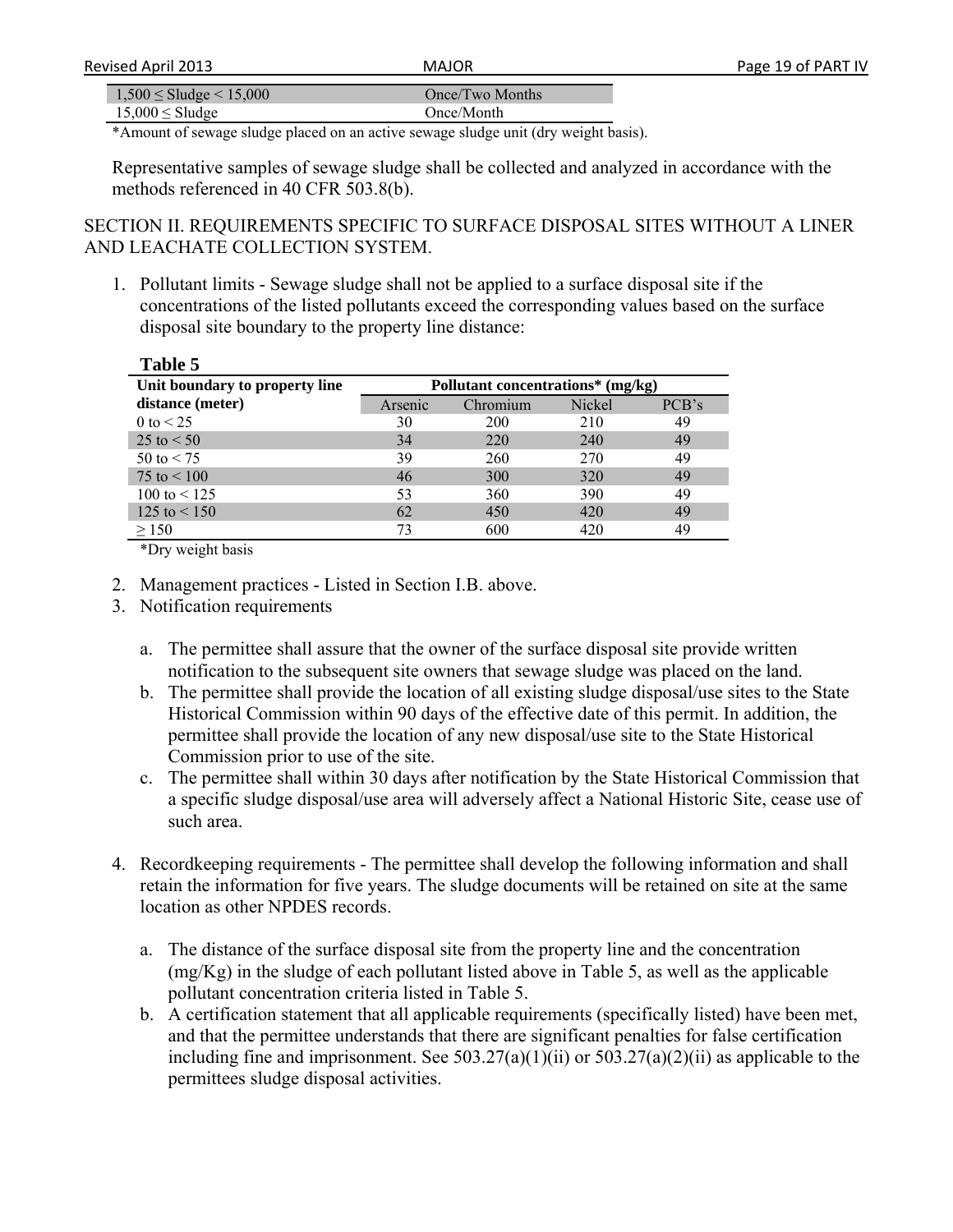- c. A description of how either the Class A or Class B pathogen reduction requirements are met, or whether sewage sludge placed on a surface disposal site is covered with soil or other material at the end of each operating day.
- d. A description of how the vector attraction reduction requirements are met.
- e. Results of a groundwater monitoring program developed by a qualified ground-water scientist, or a certification by a qualified groundwater scientist may be used to demonstrate that sewage sludge placed on an active sewage sludge unit does not contaminate an aquifer. A qualified ground water scientist is an individual with a baccalaureate or post graduate degree in the natural sciences or engineering who has sufficient training and experience in groundwater hydrology and related fields, as may be demonstrated by State registration, professional certification or completion of accredited university programs, to make sound professional judgments regarding groundwater monitoring, pollutant fate and transport, and corrective action.
- 5. Reporting Requirements The permittee shall report annually on the DMR the following information:
	- a. Report No for no liner and leachate collection system at surface disposal site.
	- b. The frequency of monitoring listed in Element II, Section I.D. which applies to the permittee.
	- c. Toxicity Characteristic Leaching Procedure (TCLP) results (Pass/Fail).
	- d. The concentration  $(mg/K g)$  in the sludge of each pollutant listed in Table 5 as well as the applicable pollutant concentration criteria listed in Table 5.
	- e. The concentration  $(mg/Kg)$  of PCB's in the sludge.
	- f. The distance between the property line and the surface disposal site boundary.
	- g. Level of pathogen reduction achieved (C lass A or Class B), unless Vector attraction reduction alternative no. 11 is utilized.
	- h. List Alternative used as listed in Section I.C.3.(a. or b.). Alternatives describe how the pathogen reduction requirements are met.
	- i. Vector attraction reduction Alternative used as listed in Section I.C.4.
	- j. Annual sludge production in dry metric tons/year.
	- k. Amount of sludge surface disposed in dry metric tons/year.
	- l. Amount of sludge transported interstate in dry metric tons/year.
	- m. A narrative description explaining how the management practices in §503.24 are met shall be attached to the DMR.
	- n. The certification statement listed in  $503.27(a)(1)(ii)$  or  $503.27(a)(2)(ii)$  as applicable to the permittees sludge disposal activities, shall be attached to the DMR.

## SECTION III. REQUIREMENTS SPECIFIC TO SURFACE DISPOSAL SITES WITH A LINER AND LEACHATE COLLECTION SYSTEM.

- 1. Pollutant limits None.
- 2. Management Practices Listed in Section I.B. above.
- 3. Notification requirements
	- a. The permittee shall assure that the owner of the surface disposal site provide written notification to the subsequent owner of the site that sewage sludge was placed on the land.
	- b. The permittee shall provide the location of all existing sludge disposal/use sites to the State Historical Commission within 90 days of the effective date of this permit. In addition, the permittee shall provide the location of any new disposal/use site to the State Historical Commission prior to use of the site. The permittee shall within 30 days after notification by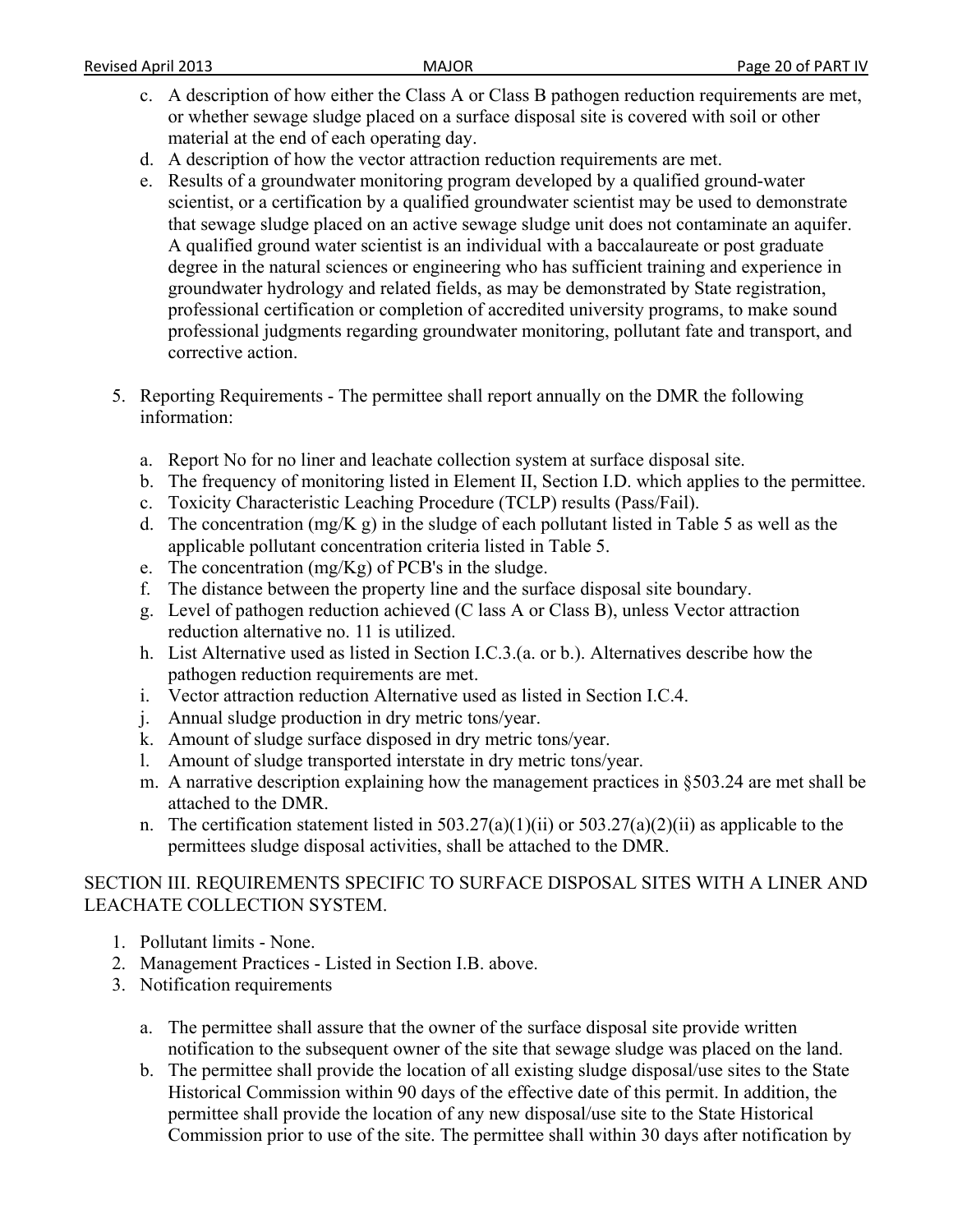the State Historical Commission that a specific sludge disposal/use area will adversely affect a National Historic Site, cease use of such area.

- 4. Recordkeeping requirements The permittee shall develop the following information and shall retain the information for five years. The sludge documents will be retained on site at the same location as other NPDES records.
	- a. The following certification statement found in  $503.27(a)(1)(ii)$ :

"I certify, under penalty of law, that the pathogen requirements (define option used) and the vector attraction reduction requirements in (define option used) have been met. This determination has been made under my direction and supervision in accordance with the system designed to ensure that qualified personnel properly gather and evaluate the information used to determine the (pathogen requirements and vector attraction reduction requirements, if appropriate) have been met. I am aware that there are significant penalties for false certification including the possibility of fine and imprisonment."

- b. A description of how either the Class A or Class B pathogen reduction requirements are met or whether sewage sludge placed on a surface disposal site is covered with soil or other material at the end of each operating day.
- c. A description of how the vector attraction reduction requirements are met.
- d. Results of a ground-water monitoring program developed by a qualified ground-water scientist, or a certification by a qualified ground-water scientist may be used to demonstrate that sewage sludge placed on an active sewage sludge unit does not contaminate an aquifer.
- 5. Reporting Requirements The permittee shall report annually on the DMR the following information:
	- a. Report YES for liner and leachate collection system at surface disposal site.
	- b. The frequency of monitoring listed in Element 2, Section I.D. which applies to the permittee.
	- c. Toxicity Characteristic Leaching Procedure (TCLP) results (Pass/Fail).
	- d. The concentration  $(mg/Kg)$  in the sludge of PCBs.
	- e. Level of pathogen reduction achieved (C lass A or Class B), unless Vector attraction reduction alternative no. 11 is used.
	- f. List Alternative used as listed in Section I.C.3.(a. or b.). Alternatives describe how the pathogen reduction requirements are met.
	- g. Vector attraction reduction Alternative used as listed in Section I.B.4. h.
	- h. Annual sludge production in dry metric tons/year.
	- i. Amount of sludge surface disposed in dry metric tons/year.
	- j. Amount of sludge transported interstate in dry metric tons/year.
	- k. A narrative description explaining how the management practices in §503.24 are met shall be attached to the DMR.
	- l. A certification statement that all applicable requirements (specifically listed) have been met, and that the permittee understands that there are significant penalties for false certification including fine and imprisonment (See 503.27(a)(1)(ii) or 503.27(a)(2)(ii) whichever applies to the permittees sludge disposal activities) shall be attached to the DMR.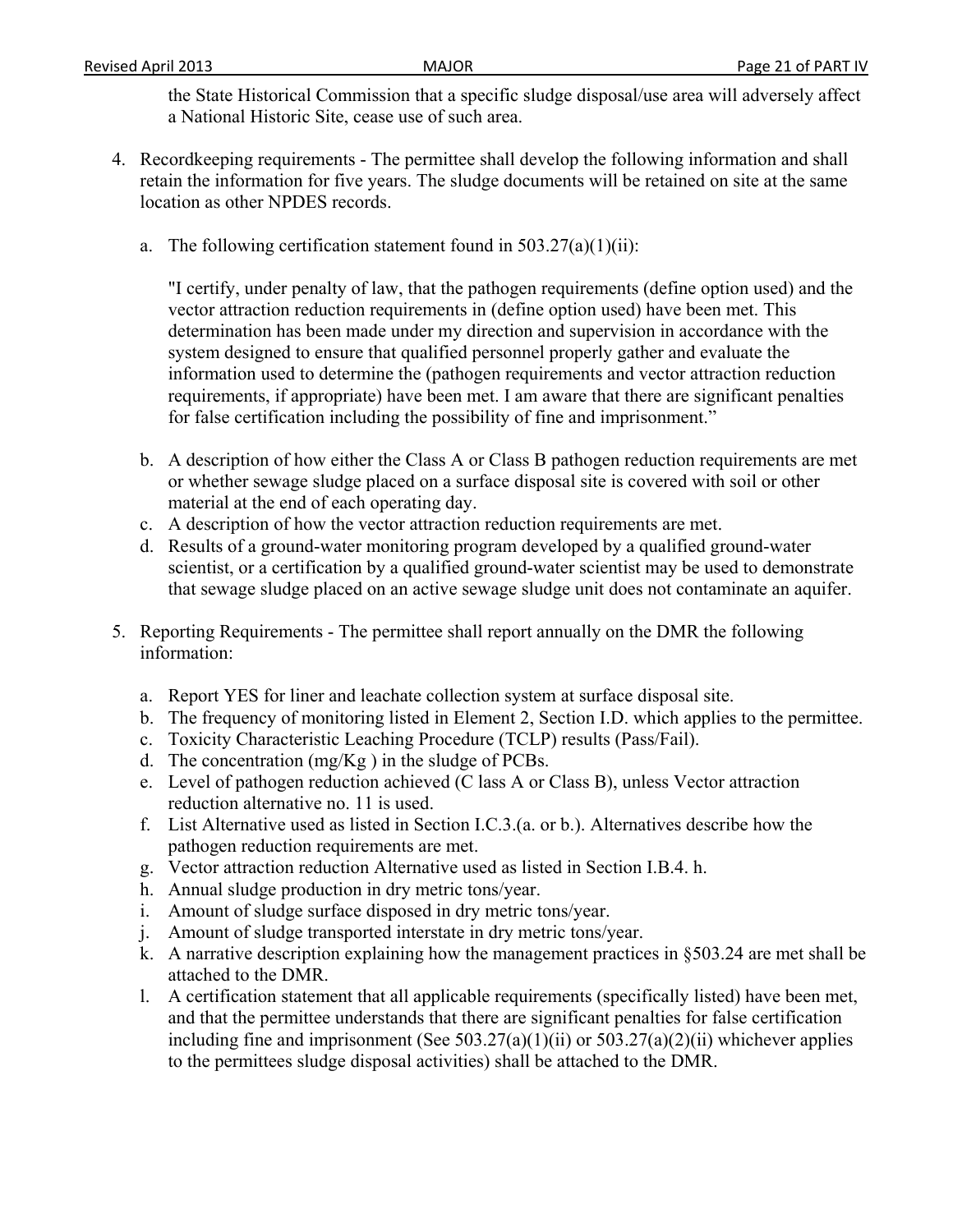### **ELEMENT 3 - MUNICIPAL SOLID WASTE LANDFILL DISPOSAL**

# SECTION I. REQUIREMENTS APPLYING TO ALL SEWAGE SLUDGE DISPOSED IN A MUNICIPAL SOLID WASTE LANDFILL

- 1. The permittee shall handle and dispose of sewage sludge in accordance with Section 405 of the Clean Water Act and all other applicable Federal regulations to protect public health and the environment from any reasonably anticipated adverse effects due to any toxic pollutants that may be present. The permittee shall ensure that the sewage sludge meets the requirements in 40 CFR 258 concerning the quality of the sludge dispose d in a municipal solid waste landfill unit.
- 2. If requirements for sludge management practices or pollutant criteria become more stringent than the sludge pollutant limits or acceptable management practices in this permit, or control a pollutant not listed in this permit, this permit may be modified or revoked and reissued to conform to the requirements promulgated at Section 405(d)(2) of the Clean Water Act.
- 3. If the permittee generates sewage sludge and supplies that sewage sludge to the owner or operator of a MSWLF for disposal, the permittee shall provide to the owner or operator of the MSWLF appropriate information needed to be in compliance with the provisions of this permit.
- 4. The permittee shall give prior notice to EPA (Chief, Permits Branch, Water Management Division, Mail Code 6WQ-P, EPA Region 6, 1445 Ross Avenue, Dallas, Texas 75202) of any planned changes in the sewage sludge disposal practice, in accordance with 40 CFR Part 122.41(l)(1)(iii). These changes may justify the application of permit conditions that are different from or absent in the existing permit. Change in the sludge use or disposal practice may because for modification of the permit in accordance with 40 CFR Part 122.62(a)(1).
- 5. The permittee shall provide the location of all existing sludge disposal/use sites to the State Historical Commission within 90 days of the effective date of this permit. In addition, the permittee shall provide the location of any new disposal/use site to the State Historical Commission prior to use of the site. The permittee shall within 30 days after notification by the State Historical Commission that a specific sludge disposal/use area will adversely affect a National Historic Site, cease use of such area.
- 6. Sewage sludge shall be tested once during the life of the permit within one year from the effective date of the permit in accordance with the method specified at 40 CFR 268, Appendix I (Toxicity Characteristic Leaching Procedure (TCLP)) or other approved methods. Sludge shall be tested after final treatment prior to leaving the POTW site. Sewage sludge determined to be a hazardous waste in accordance with 40 CFR Part 261, shall be handled according to RCRA standards for the disposal of hazardous waste in accordance with 40 CFR Part 262. The disposal of sewage sludge determined to be a hazardous waste, in other than a certified hazardous waste disposal facility shall be prohibited. The Information Management Section, telephone no. (214) 665-6750, and the appropriate state agency shall be notified of test failure within 24 hours. A written report shall be provided to this office within 7 days after failing the TCLP. The report will contain test results, certification that unauthorized disposal has not occurred and a summary of alternative disposal plans that comply with RCRA standards for the disposal of hazardous waste. The report shall be addressed to: Director, Multimedia Planning and Permitting Division, EPA Region 6, Mail Code 6PD, 144 5 Ross Avenue, Dallas, Texas 75202. A copy of this report shall be sent to the Chief, Water Enforcement Branch, Compliance Assurance and Enforcement Division, Mail Code 6EN-W, at the same street address.
- 7. Sewage sludge shall be tested as needed, or at a minimum, once/year in accordance with the method 9095 (Paint Filter Liquids Test) as described in "Test Methods for Evaluating Solid Wastes, Physical/Chemical Methods" (EPA Pub. No. SW-846).
- 8. Recordkeeping requirements The permittee shall develop the following information and shall retain the information for five years.